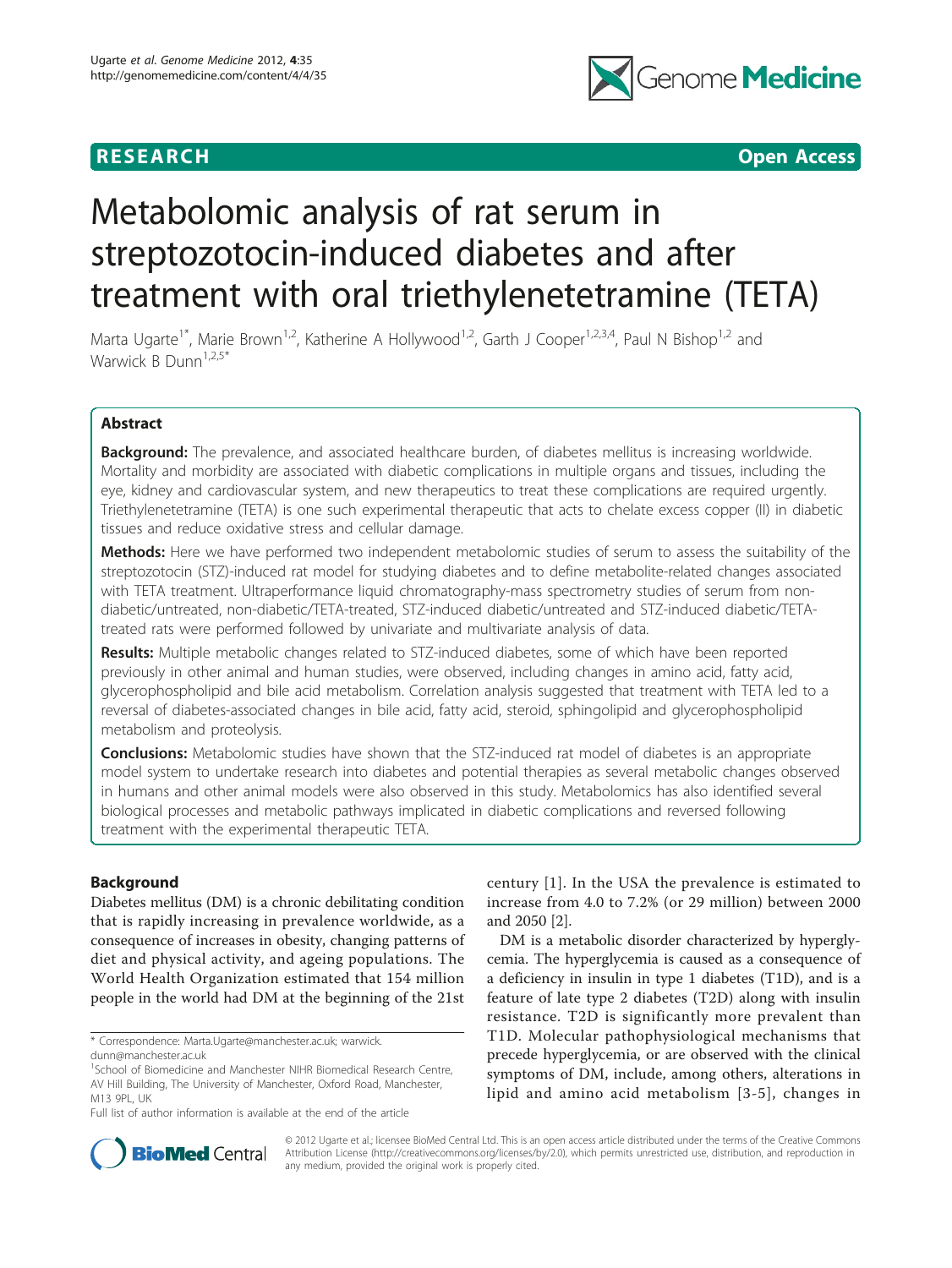hormone levels (including insulin [\[6](#page-13-0)] and adiponectin [[7](#page-13-0)]), increases in adipokine levels [\[8](#page-13-0)] and alterations in copper metabolism [[9](#page-13-0)]. The complications of DM include cardiomyopathy, vasculopathy, neuropathy, nephropathy and retinopathy, and are major causes of morbidity and mortality. Current interventions in DM are aimed at controlling blood glucose levels, dyslipidemia and blood pressure, but these have only modest effects on reducing risk of progression to complications, so better treatments are urgently required.

DM is a disease associated with multiple metabolic abnormalities so the application of metabolomic techniques to study it and potential interventions is appropriate [[10\]](#page-13-0). A recent review has highlighted the role of metabolomics in the study of DM and cardiovascular diseases [[11](#page-13-0)]. Previous studies have reported alterations in biofluid or tissue metabolic profiles in humans [[3](#page-13-0)-[5](#page-13-0)] and experimental animal models of DM (obese Zucker rat [[12\]](#page-13-0), db/db mouse [\[13\]](#page-13-0), ddY-H mouse and streptozotocin (STZ) rat [\[14,15](#page-13-0)]) applying metabolomics.

A number of animal models have been used to study DM [[16\]](#page-13-0) and here we chose to apply the commonly used STZ rat model. STZ is a toxin with the ability to induce selective destruction of pancreatic beta cells resulting in insulin deficiency and hyperglycemia [\[17](#page-13-0)]. In the STZ rat model, the concentration of insulin decreases rapidly after STZ-induced beta cell destruction and the blood glucose levels increase to greater than 11 mmol/L. The STZ rat model of diabetes has been widely investigated since 1963 and is one of the most commonly used models of human disease. It is known to mimic many of the acute and some of the chronic complications observed in human diabetes. This model has the advantage of being highly reproducible and the time lines for various complications to develop are well recognized and reproducible. Given the established similarities of some of the structural, functional and biochemical abnormalities to human disease, it is considered an appropriate model to assess mechanisms of diabetes and evaluate potential therapies.

One potential treatment under investigation to treat diabetic complications (though not to reverse hyperglycemia) is the copper (II)-selective chelator triethylenetatramine (TETA) [[18](#page-13-0)]. Recent research has described elevated plasma and urine concentrations of copper in human and experimental DM (including the STZ-diabetic rat model [[19](#page-13-0)]) and copper concentrations are highest in subjects with diabetic complications such as retinopathy and nephropathy. Retention of copper has been shown in the kidney [[19\]](#page-13-0), liver [[19\]](#page-13-0) and heart [[20\]](#page-13-0) in DM and plays a role in increased cellular oxidative stress through enhanced production of reactive oxygen species (in particular the hydroxyl radical) through Haber-Weiss Fenton reactions. Oral treatment with copper chelators has been

shown to reverse DM-induced changes and restore copper homeostasis (reviewed in [[18\]](#page-13-0)). The copper (II)-selective chelator TETA, which is used as a second line treatment for Wilson's disease, ameliorates cardiomyopathy [\[20](#page-13-0),[21](#page-13-0)] and diabetes-induced nephropathy [[22\]](#page-13-0). Furthermore, a recently completed phase 2a clinical trial has shown TETA to be well tolerated in DM and to improve hyperglycemia-induced left ventricular hypertrophy and diastolic dysfunction [[21\]](#page-13-0). TETA has also been demonstrated to have anti-angiogenic properties and its potential use in cancer chemotherapy is under investigation [[23](#page-13-0)].

The two primary objectives of the research described were to (i) assess the metabolic changes in the STZinduced rat model of DM and compare these changes to metabolic changes observed in published research in relation to other animal models of DM and (ii) to investigate the metabolic response to TETA treatment in the STZinduced rat model of DM. Serum was chosen as an appropriate biofluid to integrate the diabetes-induced changes that occur in multiple tissues. The investigation of the serum metabolome was chosen as DM is defined as a metabolic disorder and changes in metabolism are expected. The application of metabolomics to study the effect of TETA treatment on the reversal of diabetic complications is also appropriate; the mode of action of TETA is to chelate copper and reduce oxidative stress in cells and tissues. Markers of oxidative stress (including oxidized lipids) are expected to be observed in the serum metabolome. This study had the potential to identify metabolic biomarkers to apply in other studies - for example, the monitoring of drug safety and efficacy in clinical trials. Two independent but similar biological studies were performed at different times, each assessing metabolic differences in four groups: (i) non-diabetic/untreated rats, (ii) non-diabetic/TETA-treated rats, (iii) STZ-induced diabetic/untreated rats and (iv) STZ-induced diabetic/ TETA-treated rats. Ultraperformance liquid chromatography-mass spectrometry (UPLC-MS) and univariate/multivariate data analysis methods were applied to determine differences in the serum metabolomes associated with STZ-induced DM and TETA treatment.

#### Results

Treatment of the rats with intraperitoneal STZ resulted in elevated plasma glucose levels consistent with diabetes (>30 mmol/L), whereas non-treated rats without STZ injection had normal glucose levels (<7 mmol/L) in each of the two studies. Time-independent replicate studies were performed with metabolomic analyses undertaken in November 2009 (study 1) and May 2010 (study 2). Half the rats in the non-diabetic and diabetic groups were treated with TETA, that is, there were four groups in total. In studies 1 and 2 the numbers of rats, which were present in each of the four classes at time of sacrifice, were as follows: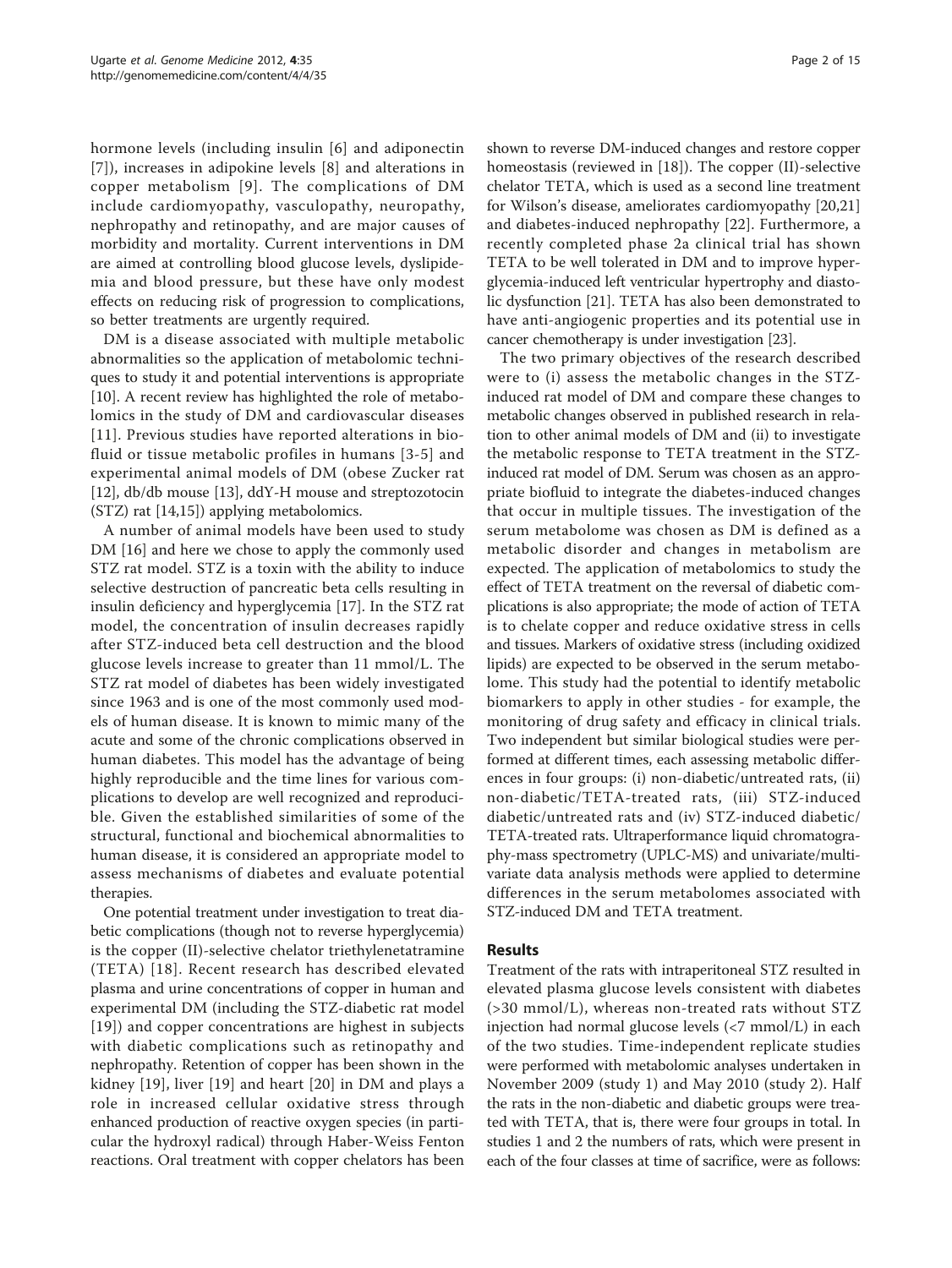non-diabetic/untreated (study 1,  $n = 9$ ; study 2,  $n = 10$ ), nondiabetic/TETA-treated (study 1,  $n = 6$ ; study 2,  $n =$ 10), STZ-induced diabetic/untreated (study 1, n = 9; study 2, n = 10) and STZ-induced diabetic/TETA-treated (study, 1 n = 6; study 2, n = 10). Following quality assurance procedures, 4,826 and 7,425 metabolic features were detected in positive ion mode in studies 1 and 2, respectively, and 1,369 and 3,469 metabolic features in negative ion mode in studies 1 and 2, respectively. These metabolic features were taken forward for further data analysis. Of these metabolic features, 51.9% and 40.3% of metabolic features were putatively identified in the two studies, respectively, following the process of metabolite identification. This highlights that not all metabolites are identified in untargeted metabolic studies.

Principal components analysis (PCA) was performed applying all detected metabolic features to assess the variability in the data and determine whether outliers were present. Figure [1a,b](#page-3-0) shows the PCA score plots (PC1 versus PC2) for positive (Figure [1a](#page-3-0)) and negative (Figure [1b](#page-3-0)) ion mode data acquired in study 1. One potential outlier was identified in positive ion mode only, most probably a result of a poor injection as the total peak area for all metabolites was lower than for other samples, and was removed prior to univariate data analysis. The quality control (QC) samples are tightly clustered in comparison to the rat serum samples, showing that the reproducibility of data acquired in a single UPLC-MS experiment is high. Distinct and clear separation in PC1 indicates a large difference in the serum metabolome related to the differences between STZ-induced diabetic rats and non-diabetic rats, independent of whether rats were treated or untreated with TETA. No clear separation was observed when comparing STZ-induced diabetic rats that were TETA treated or untreated and no clear separation was observed when comparing non-diabetic rats that were TETA treated or untreated. Similar observations were observed in study 2.

Univariate statistical analyses were performed to identify metabolic features whose relative concentrations were statistically different ( $P < 0.05$ ) between different pairwise combinations of the four study groups. A single metabolite can be detected as different metabolic features, each with the same retention time but a different  $m/z$  value caused by the detection of different ionic species of the same metabolite (for example, protonated and sodiated ions). Also, a single metabolic feature can relate to multiple stereoisomers. Therefore, multiple metabolic features can correspond to a single metabolite or stereoisomer. The number of statistically significant ( $P < 0.05$ ) metabolic features for each comparison and animal study and the number of metabolic features observed as statistically significant in both studies are shown in Table [1](#page-4-0). When comparing the STZ-induced diabetic/untreated and non-diabetic/untreated rats, a large number of differences in the serum metabolome were observed. A small number of changes were observed when comparing STZinduced diabetic/TETA-treated against STZ-induced diabetic/untreated rats and non-diabetic/TETA-treated against non-diabetic/untreated rats. A range of metabolic features were observed to be statistically different in only one of the two studies and a subset of metabolic features was reproducibly observed in both independent studies; 49.0 to 97.9% of statistically significant features defined in one study were not reported as statistically significant in the other study and can therefore be defined as false positives. This highlights the potential for false observations in these types of discovery investigations and an appropriate manner in which to reduce the probability of false positives through two separate discovery studies. In summary, as shown for the PCA analysis, the major changes as defined following univariate analysis are related to diabetic status and fewer changes were observed when comparing TETA-treated and untreated rats.

Table [2](#page-5-0) describes the 148 metabolic features whose concentration changes were statistically significant ( $P \lt \theta$ 0.05) (i) when comparing STZ-induced diabetic/ untreated versus non-diabetic/untreated rats, (ii) in both independent studies and (iii) with the same direction of relative change (up-regulation or down-regulation) in both independent studies. This provides further confidence that the metabolites defined as 'biologically interesting' are relevant and deserve further investigation. Specific metabolite classes that are over-represented in the results include amino acids and related metabolites (10 metabolites), bile acids (5 metabolites), dipeptides (2 metabolites), long- and short chain fatty acids and related metabolites (23 metabolites), glycerophospholipids (41 metabolites), nucleosides, nucleotides and purine metabolites (6 metabolites), sphingolipids (4 metabolites) and vitamin D metabolites (3 metabolites).

The statistical analysis showed a limited number of metabolic features whose change in concentration was statistically significant when comparing STZ-induced diabetic/TETA-treated versus STZ-induced diabetic/ untreated rats. These are shown in Table [3.](#page-8-0) To further assess changes in the complex interactions of metabolites in metabolic networks, we performed pairwise correlation analysis for three groups in study 2: (i) non-diabetic/ untreated, (ii) STZ-induced diabetic/untreated and (iii) STZ-induced diabetic/TETA-treated. This was performed to assess potential complex mechanistic actions of TETA not revealed by univariate analysis. Study 2 was selected as a higher number of rats per group survived to 12 weeks compared to study 1. There were 3.4 million pairwise comparisons. Data were further filtered to detail metabolic features that showed (a) a high positive or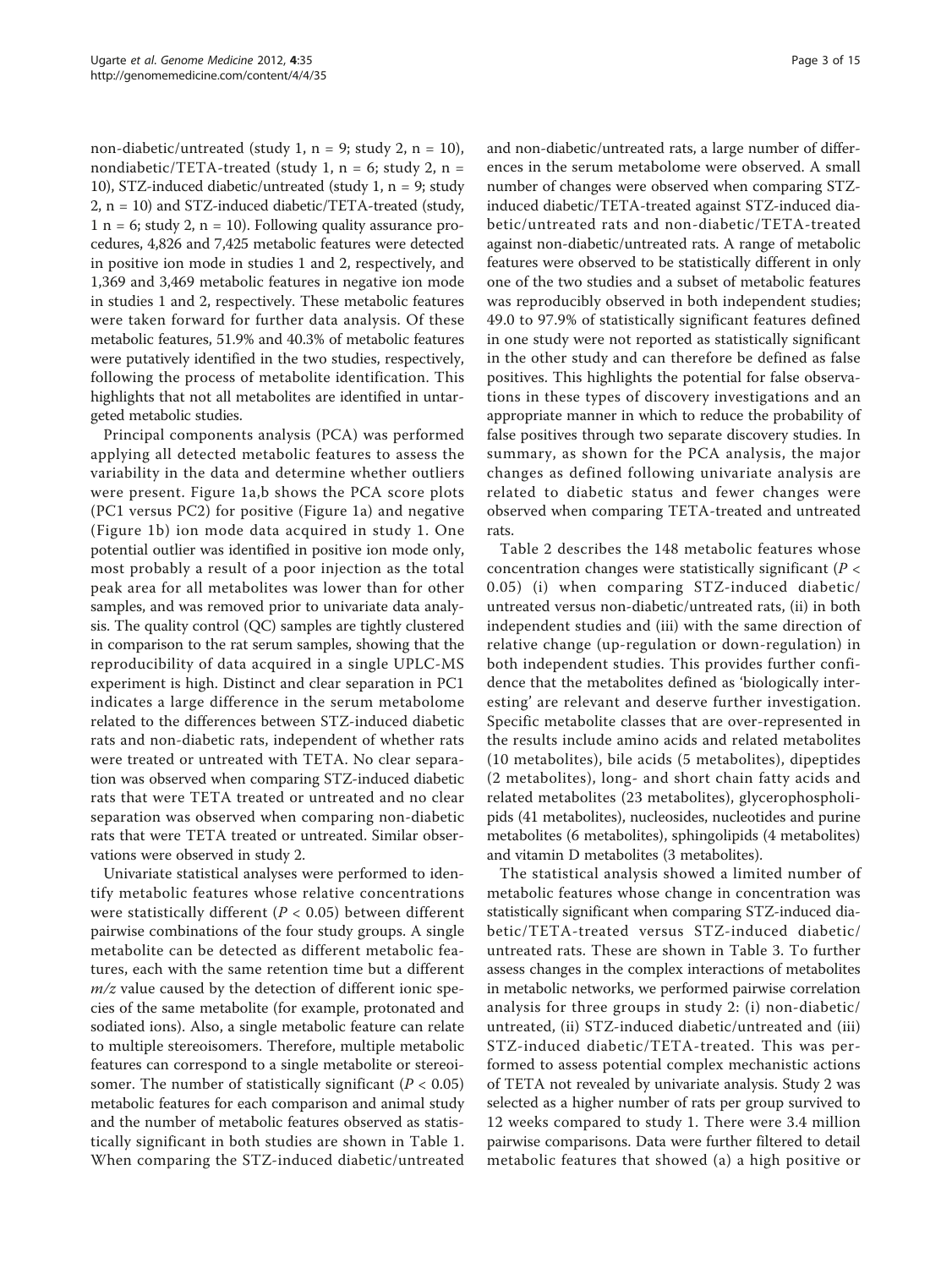<span id="page-3-0"></span>Ugarte et al. Genome Medicine 2012, 4:35 http://genomemedicine.com/content/4/4/35



negative correlation for non-diabetic/untreated rats and for STZ-induced diabetic/TETA-treated rats (arbitrary chosen as  $> +0.5$  or  $< -0.5$ ) and (b) a change in the correlation coefficient of >0.5 when comparing non-diabetic/ untreated rats with STZ-induced diabetic/untreated rats. Pairwise correlations between different metabolic features of the same metabolite were removed from the dataset and metabolites showing changes in ten or more pairwise correlations with other metabolites were passed forward for biological interpretation. The filtering workflow was chosen to investigate the complex metabolic network in operation and to define metabolites that are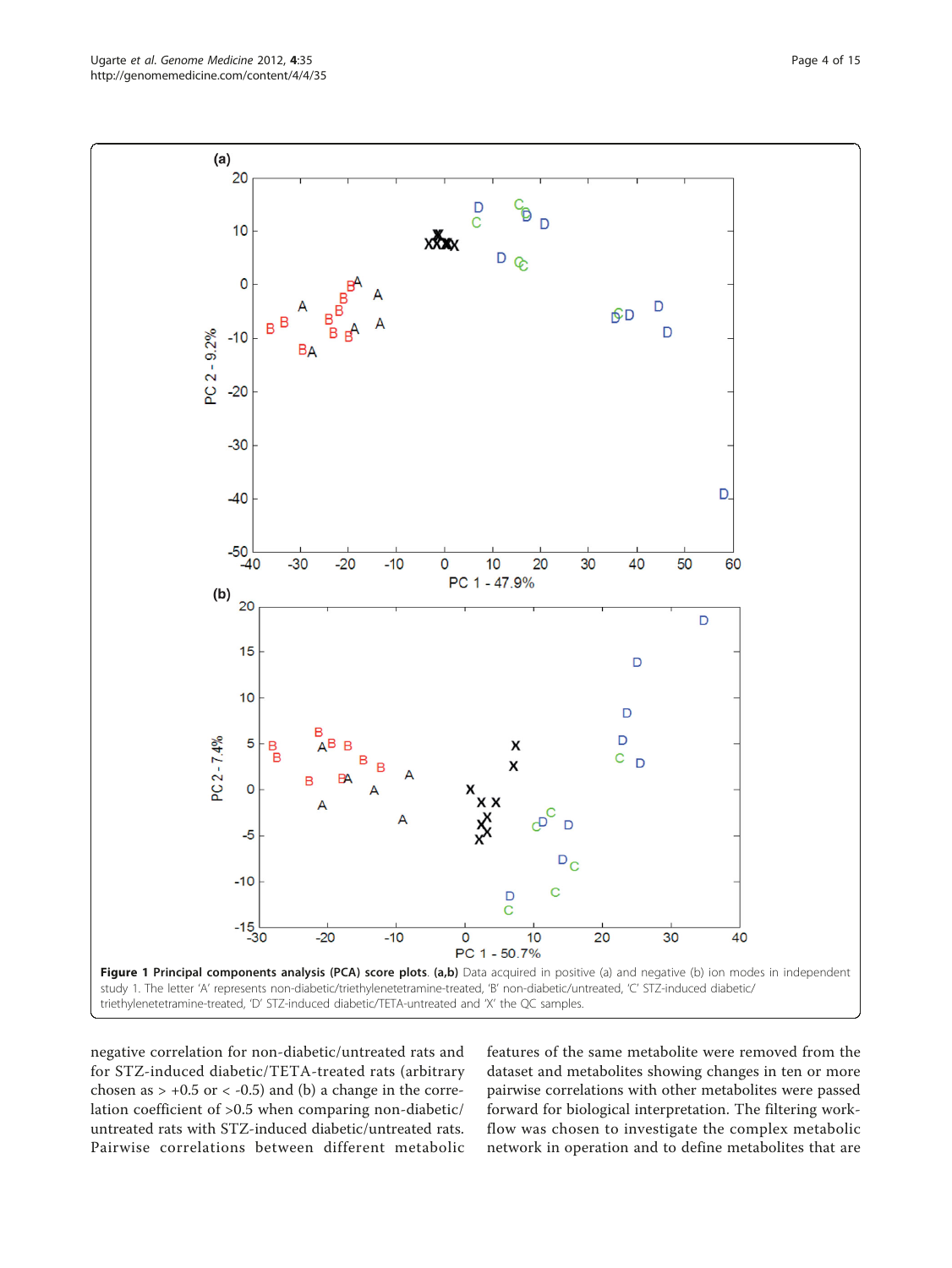<span id="page-4-0"></span>Table 1 Summary of the number of metabolic features that show statistically significant differences ( $P < 0.05$ ) in each group comparison for each independent study and the number of features that are statistically significant in both independent studies

| Comparison                                                                        | Study 1<br>(P < 0.05) | Study 2<br>(P < 0.05) | <b>Both studies</b><br>(P < 0.05) |
|-----------------------------------------------------------------------------------|-----------------------|-----------------------|-----------------------------------|
| Non-diabetic/TETA-treated rats versus non-diabetic/untreated rats                 | 234                   | 211                   |                                   |
| Non-diabetic/TETA-treated rats versus STZ-induced diabetic/TETA-treated rats      | 1.129                 | 3.077                 | 576                               |
| Non-diabetic/TFTA-treated rats versus STZ-induced diabetic/untreated rats         | 1.310                 | 2.943                 | 623                               |
| Non-diabetic/untreated rats versus STZ-induced diabetic/TETA-treated rats         | 1.480                 | 3.308                 | 768                               |
| Non-diabetic/untreated rats versus STZ-induced diabetic/untreated rats            | .677                  | 2.982                 | 791                               |
| STZ-induced diabetic/TETA-treated rats versus STZ-induced diabetic/untreated rats | 145                   | 406                   | 12                                |

STZ, streptozotocin; TETA, triethylenetetramine.

highly correlated on a pairwise comparison to other metabolites in non-diabetic/untreated rats and that lose a high correlation in STZ-induced diabetic/untreated rats but in which the high correlation returns in STZ-induced diabetic/TETA-treated rats. These features highlight positive changes produced by TETA treatment in diabetic rats and are shown in Additional file [1](#page-12-0). Specific classes of metabolites were over-represented in the results, including bile acids (6 metabolites), fatty acids (19 metabolites), glycerophospholipids (37 metabolites), sterol-based metabolites (7 metabolites), vitamin D metabolites (11 metabolites) and sphingolipids (6 metabolites). Multiply-charged species (338 metabolic features) were also over-represented in the results.

#### **Discussion**

Diabetes is a multi-factorial metabolic disease. To study metabolic alterations in an experimental, STZ-induced animal model of DM, we applied UPLC-MS based metabolic profiling. Investigation of serum from animals 12 weeks after induction of the diabetes-like insult with comparison to non-diabetic controls, both in the presence and absence of oral treatment with TETA, were performed. Identification of changes in relative metabolite concentrations revealed changes of specific metabolic pathways or areas of metabolism in response to DM and treatment with TETA.

#### Changes in the serum metabolome related to molecular pathophysiological mechanisms of diabetes

In addition to the expected hyperglycemia, changes in the serum concentrations of amino acids and related metabolites, bile acids, dipeptides, short and long-chain fatty acids and related metabolites, glycerophospholipids, nucleosides/nucleotides/purine metabolites, organic acids, sphingolipids and vitamin D metabolites were observed. These metabolic changes could be a result of mechanisms related to DM and associated tissue-specific complications but also unexpected secondary actions of treatment with STZ. However, the findings of our study are compatible with known altered mechanisms in DM,

making it reasonable to believe that these changes are related to the diabetic state. A selection of biologically important alterations related to potential tissue-specific changes and observed in human and other animal models of DM will be discussed below. These previously observed changes highlight the applicability of the STZinduced rat model to the study of metabolic perturbations in DM.

Changes in branched-chain amino acid metabolism related to altered catabolism have been reported previously in the pre-diabetic state in humans [[3,5](#page-13-0)] and in animal models [[24](#page-13-0)]. In our study, increased concentrations of leucine and/or isoleucine as well as isovalerylalanine and/or isovalerylsarcosine (applied as a biomarker of isovaleric acidemia) in the diabetic rats indicate disturbances to branched-chain amino acid metabolism. Connor and colleagues [[13](#page-13-0)] observed changes in branched-chain amino acid and isovaleryl-amino acids in the urine of diabetic db/db mice. Leucine has effects on different processes that can relate to insulin resistance and glucose intolerance and include hepatic gluconeogenesis, pancreatic beta cell function, intracellular mammalian target of rapamycin (mTOR) signaling, and the generation of intermediates that are potentially toxic to mitochondrial function [\[25](#page-13-0)]. One potential intervention being investigated for DM is metabolic Roux-en-Y gastric bypass, which surprisingly appears to reverse symptoms and complications in morbidly obese diabetic patients [[26\]](#page-13-0). The current intriguing question as to why gastric bypass surgery reverses DM symptoms has implicated leucine as playing an important role [\[25\]](#page-13-0).

Arginine, proline and oxoproline, which all decreased in concentration in the diabetic rats, are metabolically closely connected and are downstream products of the urea cycle. Creatinine is also present at lower concentrations in this study. Alterations to urea cycle intermediates in humans [[27](#page-13-0)] and animals [[28,](#page-14-0)[13](#page-13-0)] and urea cycle enzymes in STZ-induced diabetic rats have been reported previously [[29\]](#page-14-0). These changes most likely reflect diabetes-mediated hepatic dysfunction, although altered creatinine metabolism in tissues such as the heart have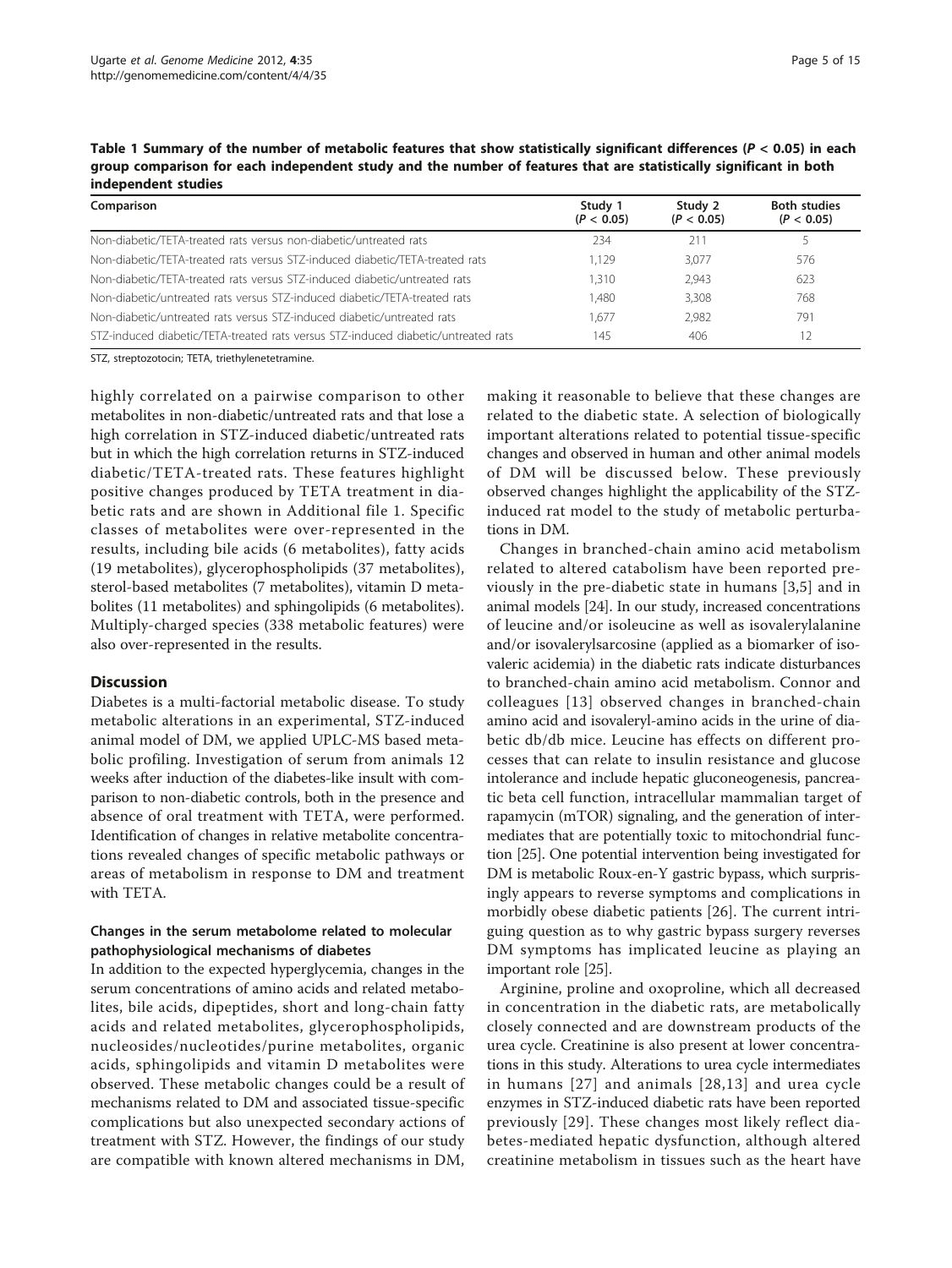# <span id="page-5-0"></span>Table 2 Metabolites shown as statistically significant ( $P < 0.05$ ) when comparing non-diabetic/untreated and streptozotocin-induced diabetic/untreated rats in both independent studies

|                                                                                                                            |         | Discovery                         | Validation  |                                   |  |
|----------------------------------------------------------------------------------------------------------------------------|---------|-----------------------------------|-------------|-----------------------------------|--|
| <b>Metabolite</b>                                                                                                          |         | Ratio (diabetic/<br>non-diabetic) | Р-<br>value | Ratio (diabetic/<br>non-diabetic) |  |
| Amino acids and related metabolites                                                                                        |         |                                   |             |                                   |  |
| Isovalerylalanine AND/OR isovalerylsarcosine                                                                               | 0.00049 | 8.20                              | 0.00016     | 2.85                              |  |
| 5-Methoxytryptophan                                                                                                        | 0.00113 | 7.74                              | 0.00038     | 2.13                              |  |
| N-[O-Phosphono-pyridoxyl]-isoleucine                                                                                       | 0.00150 | 2.46                              | 0.00115     | 3.30                              |  |
| Isoleucine AND/OR leucine AND/OR norleucine AND/OR N-methylvaline                                                          | 0.00035 | 2.39                              | 0.00067     | 1.51                              |  |
| Arginine                                                                                                                   | 0.02434 | 0.67                              | 0.00016     | 0.54                              |  |
| Beta-cyclohexyl-alanine                                                                                                    | 0.00411 | 0.66                              | 0.00320     | 0.81                              |  |
| Proline                                                                                                                    | 0.00708 | 0.65                              | 0.00320     | 0.77                              |  |
| 2-Methylserine AND/OR homoserine AND/OR allothreonine                                                                      | 0.00932 | 0.51                              | 0.00024     | 0.41                              |  |
| Oxoproline                                                                                                                 | 0.03347 | 0.45                              | 0.00038     | 0.50                              |  |
| Tryptophan                                                                                                                 | 0.00035 | 0.42                              | 0.00016     | 0.44                              |  |
| <b>Bile acids</b>                                                                                                          |         |                                   |             |                                   |  |
| 24-Nor-5beta-cholane-3alpha,7alpha,12alpha,22,23-pentol                                                                    | 0.00127 | 2.84                              | 0.00016     | 2.10                              |  |
| 24-Nor-5beta-chol-22-ene-3alpha,7alpha,12alpha-triol AND/OR (22R)-3alpha,7alpha,22-<br>Trihydroxy-5beta-cholan-24-oic acid | 0.02092 | 2.14                              | 0.04937     | 1.71                              |  |
| (22E)-3alpha,6beta,7beta-trihydroxy-5beta-chol-22-en-24-oic acid AND/OR 3,7-<br>dihydroxy-12-oxocholanoic acid             | 0.03877 | 1.94                              | 0.03376     | 3.09                              |  |
| (22R)-3alpha,7alpha,22-trihydroxy-5beta-cholan-24-oic acid                                                                 | 0.03051 | 1.66                              | 0.02334     | 1.92                              |  |
| (22E)-12alpha-hydroxy-3-oxochola-1,4,22-trien-24-oic acid AND/OR 12alpha-hydroxy-3-<br>oxochola-1,4,6-trien-24-oic acid    | 0.00067 | 0.85                              | 0.00150     | 0.88                              |  |
| <b>Dipeptides</b>                                                                                                          |         |                                   |             |                                   |  |
| Gamma-glutamyl-L-isoleucine AND/OR gamma-glutamyl-L-leucine                                                                | 0.00035 | 3.79                              | 0.00016     | 1.79                              |  |
| (5-L-Glutamyl)-L-glutamine                                                                                                 | 0.00035 | 0.36                              | 0.00016     | 0.58                              |  |
| Fatty acids and related metabolites                                                                                        |         |                                   |             |                                   |  |
| Methyl-hexadecanedioic acid AND/OR heptadecanedioic acid AND/OR 9,10-<br>dihydroxy-13-hydroperoxy-11-octadecenoic acid     | 0.00172 | 3.41                              | 0.00088     | 2.05                              |  |
| Dodecenedioic acid AND/OR 9,12-dioxo-dodecanoic acid                                                                       | 0.00093 | 2.26                              | 0.00067     | 1.50                              |  |
| Octadecatrienoic acid                                                                                                      | 0.00708 | 1.90                              | 0.00250     | 2.50                              |  |
| Hydroperoxyoctadecadienoic acid                                                                                            | 0.02434 | 1.46                              | 0.01261     | 1.96                              |  |
| Heptadecenoic acid                                                                                                         | 0.04694 | 1.26                              | 0.03429     | 1.69                              |  |
| Hexadecenoic acid AND/OR methyl-pentadecenoic acid AND/OR dimethyl-<br>tetradecenoic acid                                  | 0.02434 | 0.63                              | 0.00407     | 0.22                              |  |
| Hydroxydecadienedienoic acid                                                                                               | 0.04600 | 0.56                              | 0.04125     | 0.75                              |  |
| Hydroxydecanoic acid                                                                                                       | 0.00150 | 0.49                              | 0.00051     | 0.46                              |  |
| Lysophospholipids                                                                                                          |         |                                   |             |                                   |  |
| LysoPE(18:0)                                                                                                               | 0.03051 | 1.38                              | 0.04937     | 1.20                              |  |
| LysoPE(18:2)                                                                                                               | 0.00708 | 1.33                              | 0.00016     | 2.44                              |  |
| LysoPC $(18:2)$                                                                                                            | 0.03798 | 1.17                              | 0.00029     | 1.26                              |  |
| LysoPC(18:1)                                                                                                               | 0.01185 | 0.70                              | 0.02014     | 0.67                              |  |
| LysoPC $(20:4)$                                                                                                            | 0.01255 | 0.70                              | 0.00021     | 0.60                              |  |
| LysoPC(16:1)                                                                                                               | 0.02434 | 0.65                              | 0.00051     | 0.21                              |  |
| LysoPC $(14:0)$                                                                                                            | 0.00093 | 0.57                              | 0.00250     | 0.29                              |  |
| LysoPC(20:1)                                                                                                               | 0.00541 | 0.48                              | 0.01261     | 0.61                              |  |
| LysoPC(22:6)                                                                                                               | 0.00172 | 0.46                              | 0.00320     | 0.46                              |  |
| LysoPC(dm16:0)                                                                                                             | 0.00035 | 0.43                              | 0.00088     | 0.56                              |  |
| LysoPC(O-16:2)                                                                                                             | 0.02092 | 0.32                              | 0.01255     | 0.22                              |  |
| LysoPC $(22:5)$                                                                                                            | 0.00146 | 0.30                              | 0.00021     | 0.27                              |  |
| Nucleosides, purine and pyrimidine metabolites                                                                             |         |                                   |             |                                   |  |
| 1,7-Dimethylxanthine AND/OR theobromine AND/OR theophylline                                                                | 0.00035 | 3.40                              | 0.00016     | 2.87                              |  |
| Thionicotinamide-adenine-dinucleotide                                                                                      | 0.00035 | 2.68                              | 0.00021     | 1.64                              |  |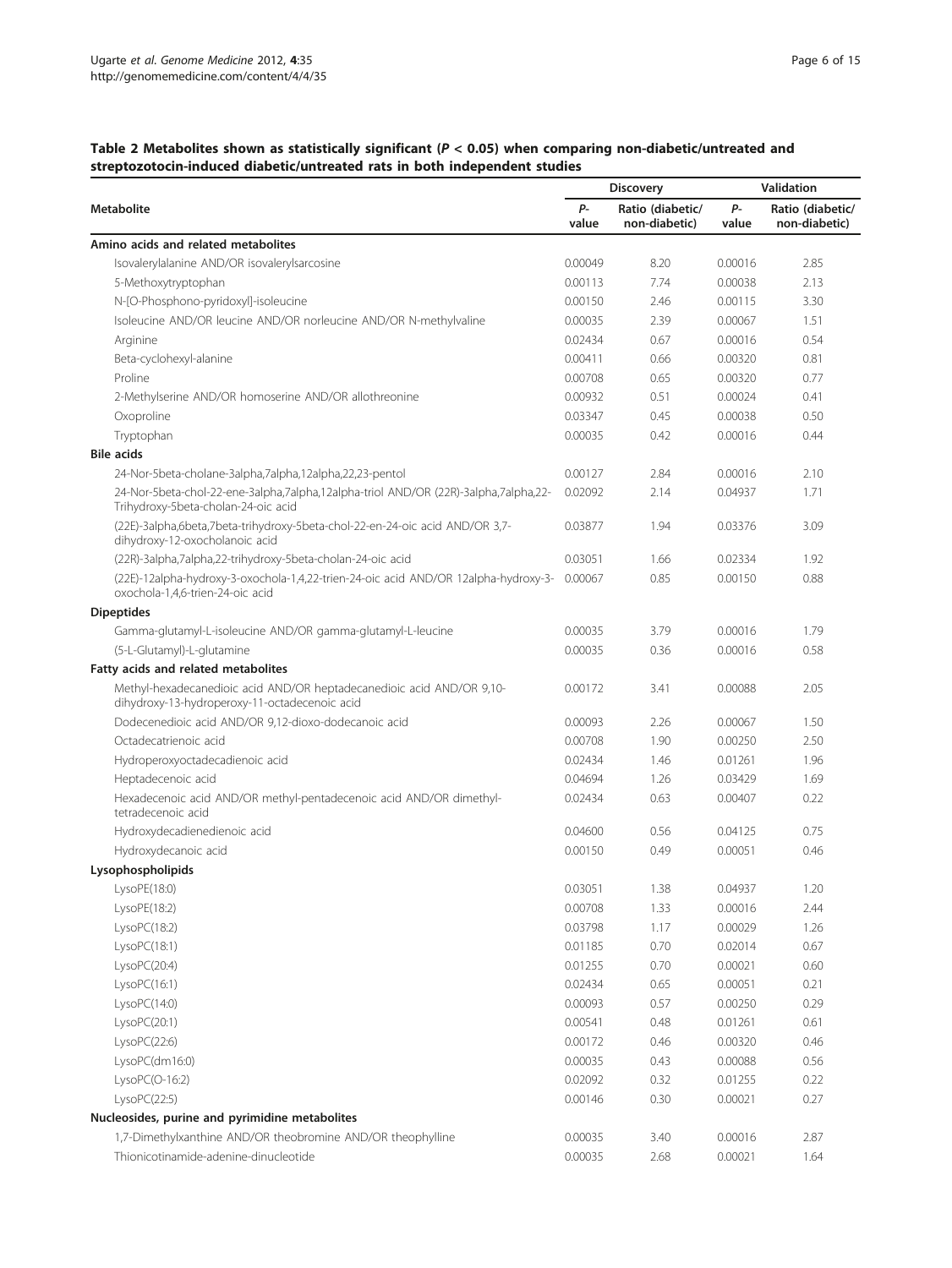# Table 2 Metabolites shown as statistically significant ( $P < 0.05$ ) when comparing non-diabetic/untreated and streptozotocin-induced diabetic/untreated rats in both independent studies (Continued)

| 5-Methyl-2'-deoxycytidine                                                                                                              | 0.01255 | 2.54 | 0.00016 | 2.10 |
|----------------------------------------------------------------------------------------------------------------------------------------|---------|------|---------|------|
| Hydroxyadenine AND/OR quanine                                                                                                          | 0.00049 | 0.81 | 0.00021 | 0.77 |
| Cytosine                                                                                                                               | 0.00049 | 0.73 | 0.00021 | 0.59 |
| Deoxycytidine                                                                                                                          | 0.03389 | 0.48 | 0.00016 | 0.32 |
| Phospholipids                                                                                                                          |         |      |         |      |
| PC(36:2)                                                                                                                               | 0.00035 | 2.95 | 0.00016 | 1.76 |
| PE-NMe2(32:0) AND/OR PC(34:1)                                                                                                          | 0.00049 | 2.45 | 0.00115 | 1.23 |
| PE(36:2)                                                                                                                               | 0.00172 | 2.28 | 0.00016 | 2.47 |
| PE(38:3)                                                                                                                               | 0.00035 | 2.05 | 0.00051 | 1.44 |
| PC(2:0/O-18:0) AND/OR PC(O-16:0/4:0)                                                                                                   | 0.00310 | 1.95 | 0.00250 | 1.42 |
| PC(34:2)                                                                                                                               | 0.00172 | 1.91 | 0.00016 | 1.38 |
| PC(36:2)                                                                                                                               | 0.00172 | 1.88 | 0.00016 | 1.51 |
| PC(20:2/dm18:1) AND/OR PC(20:3/dm18:0) AND/OR PC(O-16:0/22:4) AND/OR PC(O-<br>18:0/20:4)                                               | 0.04550 | 1.72 | 0.00082 | 1.37 |
| PE(38:2)                                                                                                                               | 0.00067 | 1.59 | 0.00016 | 2.26 |
| PC(34:3)                                                                                                                               | 0.00232 | 1.54 | 0.00024 | 2.30 |
| PC(36:4)                                                                                                                               | 0.01185 | 1.52 | 0.00194 | 1.18 |
| PC(6:0/O-16:0) AND/OR PC(O-12:0/10:0) AND/OR PC(O-18:0/4:0) AND/OR PC(O-20:0/<br>2:0)                                                  | 0.00328 | 1.52 | 0.00220 | 1.62 |
| PC(40:5)                                                                                                                               | 0.00172 | 1.49 | 0.00194 | 1.13 |
| PC(38:5)                                                                                                                               | 0.00932 | 1.42 | 0.02837 | 1.06 |
| PC(40:8)                                                                                                                               | 0.03389 | 1.26 | 0.00465 | 1.31 |
| PC(18:2/dm18:1) AND/OR PC(18:3/dm18:0) AND/OR PC(20:3/dm16:0) AND/OR PC(O-<br>16:0/20:4                                                | 0.04236 | 1.19 | 0.01789 | 1.15 |
| PC(32:1)                                                                                                                               | 0.04694 | 0.84 | 0.00016 | 0.17 |
| PC(36:0)                                                                                                                               | 0.00708 | 0.70 | 0.02837 | 0.90 |
| PC(16:0/O-16:0) AND/OR PC(O-14:0/18:0)                                                                                                 | 0.02689 | 0.69 | 0.00021 | 0.60 |
| PC(O-8:0/O-8:0)                                                                                                                        | 0.00093 | 0.62 | 0.00150 | 0.63 |
| PC(44:9)                                                                                                                               | 0.03347 | 0.61 | 0.00024 | 0.60 |
| PC(42:7)                                                                                                                               | 0.03389 | 0.55 | 0.00016 | 0.71 |
| PC(18:1/dm18:1) AND/OR PC(18:2/dm18:0) AND/OR PC(20:2/dm16:0) AND/OR PC(O-<br>16:0/20:3) AND/OR PC(20:4/dm18:1)                        | 0.00415 | 0.53 | 0.00194 | 0.63 |
| PC(18:0/O-16:0) AND/OR PC(O-18:0/16:0) AND/OR PC(38:4)                                                                                 | 0.01928 | 0.53 | 0.04937 | 0.86 |
| PC(34:4)                                                                                                                               | 0.00218 | 0.47 | 0.00024 | 0.31 |
| PC(38:2)                                                                                                                               | 0.00172 | 0.43 | 0.00051 | 0.60 |
| PC(18:0/dm18:1) AND/OR PC(18:1/dm18:0) AND/OR PC(18:2/O-18:0) AND/OR PC(20:1/<br>dm16:0) AND/OR PC(P-18:0/18:1) AND/OR PC(20:3/dm18:1) | 0.00232 | 0.32 | 0.00407 | 0.76 |
| Short chain fatty acids and organic acids                                                                                              |         |      |         |      |
| Azelaic acid                                                                                                                           | 0.00232 | 5.22 | 0.00051 | 1.68 |
| Oxopentanoic acid AND/OR methyl-oxobutanoic acid                                                                                       | 0.00035 | 4.95 | 0.00088 | 1.78 |
| Hydroxybutanoic acid AND/OR methyl-hydroxybutanoic acid                                                                                | 0.01255 | 4.64 | 0.00016 | 3.13 |
| 2-Ethylhydracrylic acid AND/OR hydroxy-methylbutyric acid                                                                              | 0.00035 | 4.18 | 0.00016 | 2.42 |
| Methylacetoacetic acid                                                                                                                 | 0.00035 | 4.14 | 0.00150 | 1.40 |
| 3-Butenoic acid                                                                                                                        | 0.00035 | 3.79 | 0.00016 | 2.66 |
| 2-Methylglutaconic acid AND/OR 2,3-dimethylmaleic acid AND/OR 2-<br>methyleneglutaric acid AND/OR 3-hexenedioic acid                   | 0.00035 | 3.61 | 0.00194 | 1.49 |
| Hydroxyacetone AND/OR propanoic acid AND/OR dihydroxybutyric acid AND/OR 4-<br>deoxyerythronic acid                                    | 0.00086 | 2.66 | 0.00016 | 1.51 |
| Hydroxyhexanoic acid AND/OR 2-ethyl-2-hydroxybutyric acid                                                                              | 0.00093 | 2.51 | 0.00016 | 2.13 |
| Glyceric acid                                                                                                                          | 0.01417 | 2.01 | 0.00024 | 3.33 |
| Isonicotinic acid AND/OR nicotinic acid AND/OR picolinic acid                                                                          | 0.01185 | 0.69 | 0.00650 | 0.86 |
| Hydroxybenzoic acid AND/OR salicylic acid                                                                                              | 0.02689 | 0.57 | 0.04125 | 0.74 |
| Indolepyruvic acid                                                                                                                     | 0.00150 | 0.56 | 0.00061 | 0.55 |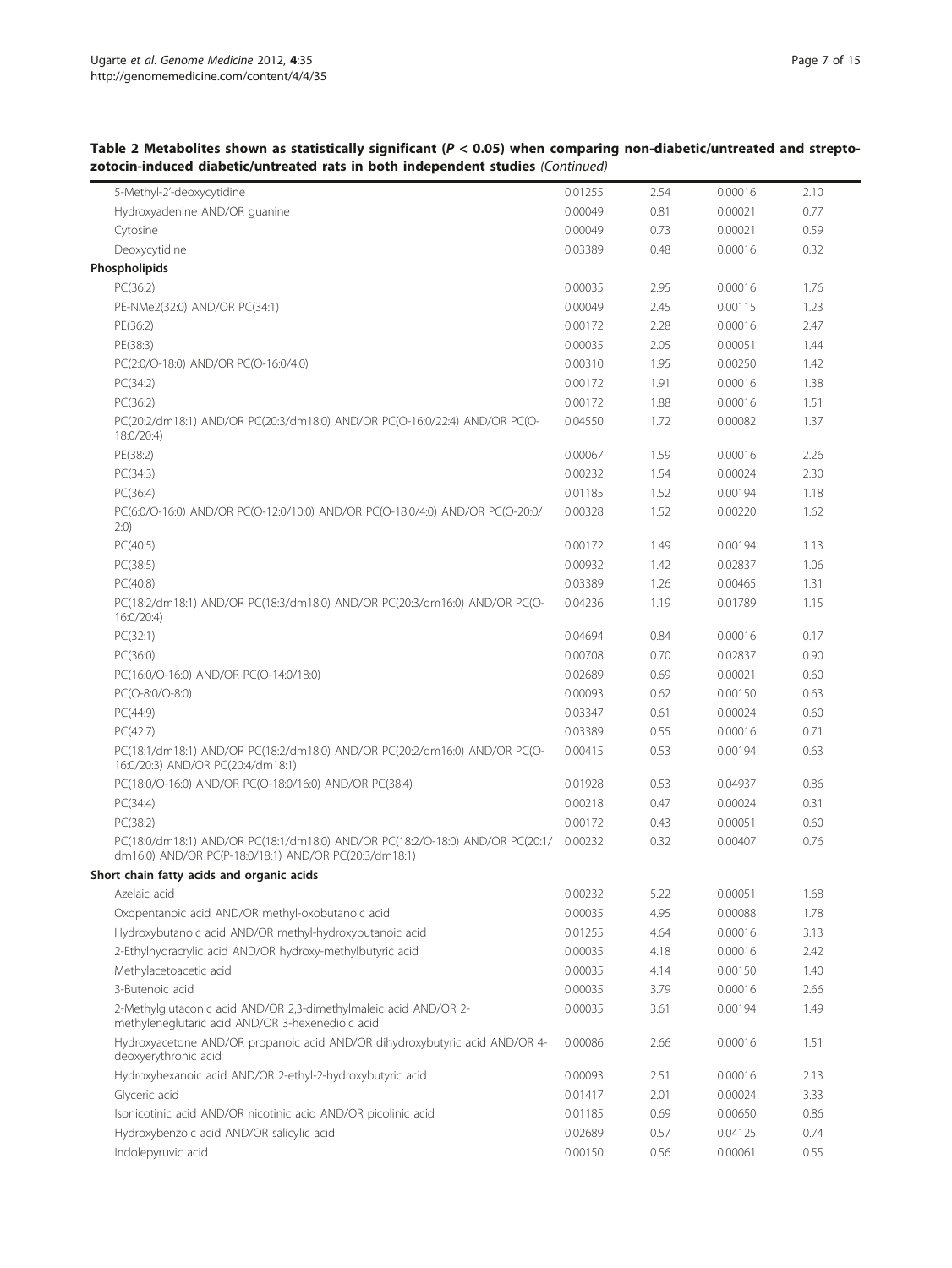# Table 2 Metabolites shown as statistically significant ( $P < 0.05$ ) when comparing non-diabetic/untreated and streptozotocin-induced diabetic/untreated rats in both independent studies (Continued)

| Methylindolepyruvic acid                                                                                                                                                                                                    | 0.03347 | 0.49 | 0.00220 | 0.51 |
|-----------------------------------------------------------------------------------------------------------------------------------------------------------------------------------------------------------------------------|---------|------|---------|------|
| Lactic acid                                                                                                                                                                                                                 | 0.00415 | 0.34 | 0.00016 | 0.56 |
| Sphingomyelines                                                                                                                                                                                                             |         |      |         |      |
| SM(d18:1/18:1)                                                                                                                                                                                                              | 0.00541 | 1.73 | 0.00138 | 1.42 |
| SM(d18:1/22:1)                                                                                                                                                                                                              | 0.00919 | 0.75 | 0.00815 | 0.67 |
| SM(d18:1/14:0)                                                                                                                                                                                                              | 0.01517 | 0.60 | 0.00128 | 0.28 |
| SM(d18:1/22:0)                                                                                                                                                                                                              | 0.00049 | 0.53 | 0.00021 | 0.47 |
| <b>Vitamin D metabolites</b>                                                                                                                                                                                                |         |      |         |      |
| 1Alpha,25-dihydroxy-19-nor-22-oxavitamin D3 AND/OR 26,27-dinor-<br>3alpha,6alpha,12alpha-trihydroxy-5beta-cholestan-24-one AND/OR linoleyl carnitine                                                                        | 0.00035 | 2.65 | 0.00038 | 3.36 |
| 11Alpha-hemiglutaryloxy-1,25-dihydroxyvitamin D3                                                                                                                                                                            | 0.02086 | 1.39 | 0.03429 | 1.30 |
| (22E)-(24R)-1Alpha,24,25-trihydroxy-22,23-didehydrovitamin D3                                                                                                                                                               | 0.01517 | 0.44 | 0.00021 | 0.29 |
| <b>Other metabolites</b>                                                                                                                                                                                                    |         |      |         |      |
| 2,5,7,8-Tetramethyl-2-(2'-carboxyethyl)-6-hydroxychroman-glucuronide                                                                                                                                                        | 0.03671 | 6.60 | 0.01123 | 5.60 |
| C12 SUGAR                                                                                                                                                                                                                   | 0.00035 | 5.59 | 0.00016 | 5.52 |
| Harman                                                                                                                                                                                                                      | 0.00035 | 5.00 | 0.00016 | 3.77 |
| 1-O-Coumaroyl-beta-D-glucose AND/OR 4-O-beta-D-glucosyl-4-hydroxycinnamate<br>AND/OR cis-beta-D-glucosyl-2-hydroxycinnamate AND/OR coumarinic acid-beta-D-<br>glucoside AND/OR trans-beta-D-glucosyl-2-hydroxycinnamic acid | 0.00035 | 3.97 | 0.00029 | 3.36 |
| Pteridine                                                                                                                                                                                                                   | 0.00053 | 3.75 | 0.00051 | 2.28 |
| 1-(4'-Hydroxyphenyl)ethanol AND/OR 3-methoxybenzyl alcohol AND/OR 4-<br>hydroxyphenylethanol                                                                                                                                | 0.00124 | 3.59 | 0.00016 | 1.86 |
| C6 SUGAR                                                                                                                                                                                                                    | 0.00035 | 3.36 | 0.00016 | 3.35 |
| N-Formylpiperidine AND/OR 2-methylbutyrylglycine AND/OR 3-dehydrocarnitine                                                                                                                                                  | 0.00127 | 3.09 | 0.00016 | 1.88 |
| Leucine phosphonic acid AND/OR norleucine phosphonate AND/OR N-trimethyl-2-<br>aminoethylphosphonate                                                                                                                        | 0.00146 | 2.72 | 0.00341 | 1.96 |
| 2-Amino-2-methylbutanoate AND/OR amino-pentanoic acid AND/OR 4-<br>methylaminobutyrate AND/OR betaine AND/OR isovaline AND/OR norvaline                                                                                     | 0.00035 | 2.64 | 0.00029 | 1.60 |
| Sebacic acid AND/OR 1,8-diaminooctane AND/OR 2-amyl 3-butenoic acid AND/OR<br>nonenoic acid AND/OR 4-hydroxynonenal AND/OR 6-methyl-5-octenoic acid                                                                         | 0.00919 | 2.51 | 0.00407 | 1.63 |
| 4-Hydroxyphenylacetylglutamic acid                                                                                                                                                                                          | 0.00035 | 2.50 | 0.00016 | 3.35 |
| Riboflavin                                                                                                                                                                                                                  | 0.01742 | 2.21 | 0.00629 | 3.51 |
| Neuromedin B (1-3)                                                                                                                                                                                                          | 0.00049 | 2.10 | 0.00088 | 1.95 |
| 12-Hydroxyjasmonic acid 12-O-beta-D-glucoside                                                                                                                                                                               | 0.04123 | 2.01 | 0.00239 | 5.74 |
| N-(2-hydroxy-2S-methyl-ethyl)-16,16-dimethyl-5Z,8Z,11Z,14Z-docosatetraenoyl amine<br>AND/OR N-(2-methoxy-ethyl)-16,16-dimethyl-5Z,8Z,11Z,14Z-docosatetraenoyl amine                                                         | 0.00179 | 1.80 | 0.00114 | 1.63 |
| 4-Hydroxyphenylacetonitrile AND/OR hydroxyindole AND/OR 2,5,6-trihydroxy-5,6-<br>dihydroquinoline AND/OR 3-succinoylpyridine AND/OR adrenochrome AND/OR<br>hippuric acid                                                    | 0.00067 | 1.80 | 0.00320 | 1.48 |
| 4-Hydroxy-2-quinolinecarboxylic acid AND/OR indole-3-glyoxylic acid AND/OR<br>kynurenic acid                                                                                                                                | 0.00937 | 1.78 | 0.01789 | 1.54 |
| 2,6-Dimethoxyphenol AND/OR 4-hydroxy-3-methoxy-benzenemethanol AND/OR<br>hydroxytyrosol                                                                                                                                     | 0.00950 | 1.69 | 0.03389 | 2.44 |
| Urea                                                                                                                                                                                                                        | 0.00067 | 1.68 | 0.00115 | 1.44 |
| Dolichyl phosphate AND/OR 1,25-dihydroxy-2-nor-1,2-secovitamin D3 AND/OR<br>1alpha,25-dihydroxy-19-norvitamin D3                                                                                                            | 0.04486 | 1.66 | 0.04331 | 1.82 |
| 2,5,6-Trihydroxy-5,6-dihydroquinoline AND/OR 3-succinoylpyridine AND/OR<br>adrenochrome AND/OR hippurate                                                                                                                    | 0.03051 | 1.64 | 0.00194 | 1.55 |
| Bacteriohopane-32,33,34,35-tetrol                                                                                                                                                                                           | 0.03075 | 1.59 | 0.00705 | 1.92 |
| Acetylcarnitine                                                                                                                                                                                                             | 0.02789 | 1.56 | 0.00038 | 1.90 |
| Palmitoyl glucuronide                                                                                                                                                                                                       | 0.02689 | 1.56 | 0.00016 | 1.49 |
| 2-Phenylethanol glucuronide                                                                                                                                                                                                 | 0.01928 | 1.46 | 0.00051 | 1.88 |
| Methylnitrosourea                                                                                                                                                                                                           | 0.00127 | 1.45 | 0.00038 | 1.98 |
| DG(36:4)                                                                                                                                                                                                                    | 0.02689 | 1.34 | 0.00115 | 2.65 |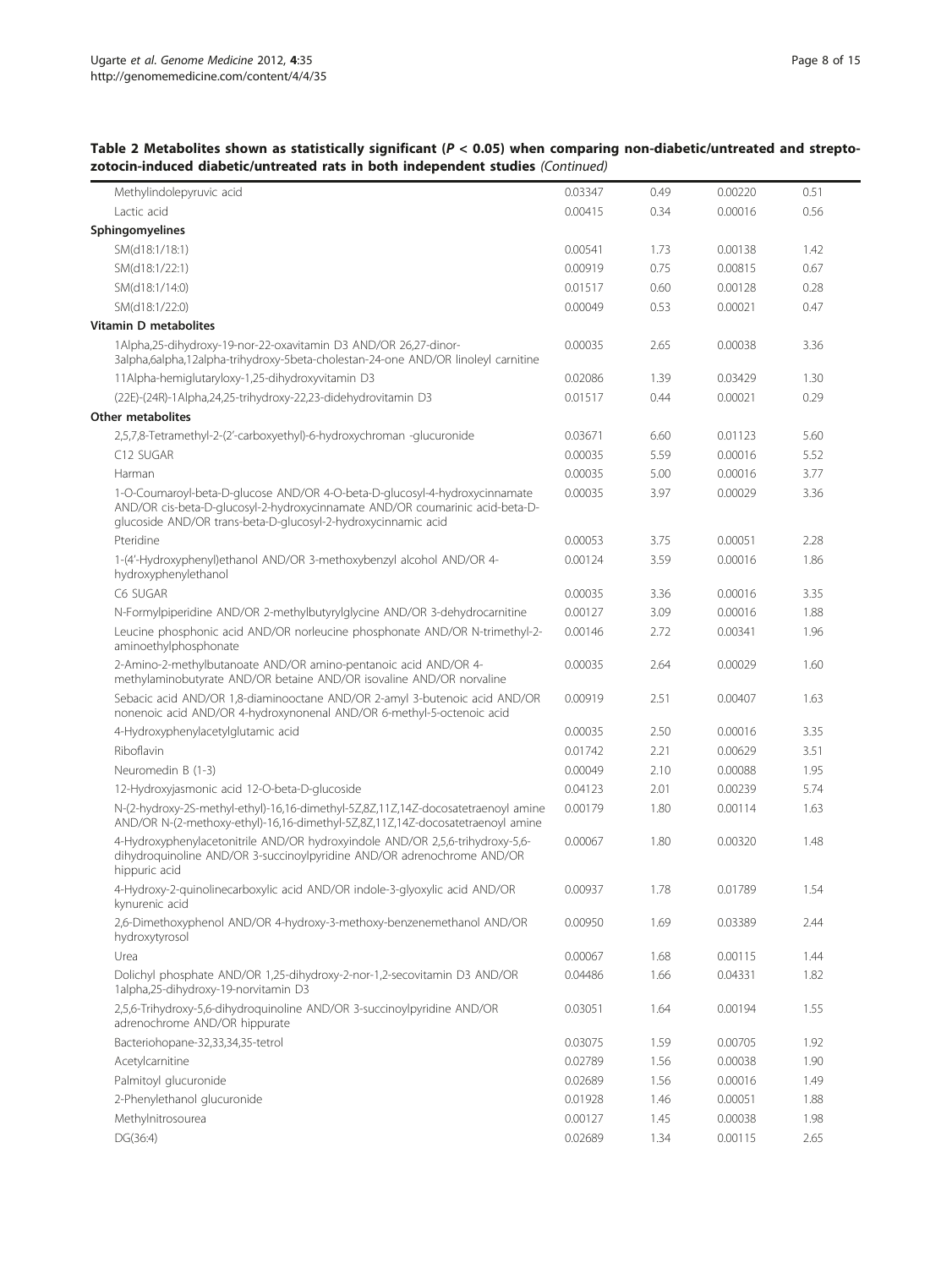#### <span id="page-8-0"></span>Table 2 Metabolites shown as statistically significant ( $P < 0.05$ ) when comparing non-diabetic/untreated and streptozotocin-induced diabetic/untreated rats in both independent studies (Continued)

| 1-(9Z,1Z-octadecadienoyl)-2-(10Z,13Z,16Z,19Z-docosatetraenoyl)-3-O-[hydroxymethyl-<br>N,N,N-trimethyl-beta-alanine]-glycerol | 0.00310 | 1.30 | 0.00016 | 1.09 |
|------------------------------------------------------------------------------------------------------------------------------|---------|------|---------|------|
| (22alpha)-Hydroxy-cholestanol AND/OR 3alpha,7alpha-dihydroxy-5beta-cholestane<br>AND/OR 5beta-cholestane-3alpha,12alpha-diol | 0.03051 | 1.28 | 0.01261 | 1.33 |
| 3-Amino-3-(4-hydroxyphenyl)propanoic acid AND/OR 3-hydroxyphenylalanine AND/<br>OR threo-phenylserine AND/OR tyrosine        | 0.04694 | 0.84 | 0.00021 | 0.66 |
| 5-Hydroxy-2-polyprenylphenol AND/OR geranylhydroquinone                                                                      | 0.00919 | 0.80 | 0.00937 | 0.71 |
| Glycinamide AND/OR N-acetyldiamine AND/OR N-methylurea AND/OR N-<br>nitrosodimethylamine                                     | 0.00067 | 0.79 | 0.00250 | 0.94 |
| Cervonyl carnitine                                                                                                           | 0.00250 | 0.63 | 0.00115 | 0.54 |
| Betaine citrate                                                                                                              | 0.00932 | 0.61 | 0.01123 | 0.61 |
| Beta-cyclohexyl-alanine                                                                                                      | 0.00708 | 0.58 | 0.00250 | 0.81 |
| 3-Ureidoisobutyric acid AND/OR alanylglycine                                                                                 | 0.00035 | 0.53 | 0.00016 | 0.45 |
| Propenoate AND/OR alanine AND/OR beta-alanine AND/OR sarcosine                                                               | 0.04694 | 0.52 | 0.00150 | 0.80 |
| Creatinine                                                                                                                   | 0.00035 | 0.48 | 0.00016 | 0.59 |
| N-(3-Phenyl-2-sulfanylpropanoyl)phenylalanylalanine                                                                          | 0.00067 | 0.48 | 0.00016 | 0.56 |
| Creatine                                                                                                                     | 0.03798 | 0.45 | 0.00016 | 0.48 |
| N1-Methyl-2-pyridone-5-carboxamide                                                                                           | 0.00270 | 0.43 | 0.00109 | 0.47 |
| All trans decaprenyl diphosphate                                                                                             | 0.03389 | 0.42 | 0.00114 | 0.40 |
| 2-Methyl-5-hydroxytryptamine AND/OR 5-methoxytryptamine AND/OR cytisine AND/<br>OR N-methylserotonin                         | 0.01255 | 0.39 | 0.00021 | 0.58 |
| Dehydroisocoproporphyrinogen                                                                                                 | 0.00035 | 0.36 | 0.00220 | 0.23 |
| 5-Amino-5-deoxy-cellobiono-1,5-Lactam;6-(alpha-D-glucosaminyl)-1D-myo-inositol;6-<br>(alpha-D-glucosaminyl)-1D-myo-inositol  | 0.04331 | 0.31 | 0.00815 | 0.71 |
| 7,8,7',8'-Tetradehydroastaxanthin                                                                                            | 0.00035 | 0.23 | 0.00029 | 0.57 |

The metabolites are separated into functional classes and arranged in order of fold change of metabolite in study 1. Where multiple metabolic features were reported for a single metabolite the feature with the P-value nearest 1 in study 1 is reported. For multiple metabolite identifications for a single metabolic feature, each unique metabolite is separated by AND/OR. The total carbon number and the number of double bonds are indicated for lysophospholipids, phospholipids and sphingomyelins. DG, diacylglycerol; dm, demethyl; PC, glycerophosphatidylcholine; PE, glycerophosphatidylethanolamine; PE-NMe, monomethylphosphatidylethanolamine; SM, sphingomyelin.

been reported [[28\]](#page-14-0). Proline has previously been shown in animal models of DM to attenuate the SLC6A20 kidney transporter [[30\]](#page-14-0). Arginine supplementation has been shown to increase brown fat mass and reduce white adipose tissue in Zucker diabetic fatty rats (T2D) and diet-induced obese rats through the enhancement of the proliferation, differentiation, and function of brown adipocytes [[31](#page-14-0)]. In addition, both skeletal muscle mass and whole body insulin sensitivity were enhanced in response to arginine supplementation via mechanisms involving increases in muscle mTOR and nitric oxide signaling [[32\]](#page-14-0). Therefore, the decreased concentrations of arginine (as was observed in this study) are potentially detrimental to normal function.

Other amino acid-related changes included an elevation of 5-methoxytryptophan and a decrease in tryptophan concentrations in diabetic animals; these changes have been found previously in the retina [\[33\]](#page-14-0). So the increase in 5-methoxytryptophan we observed in serum could have potential as a biomarker for retinal damage in diabetic retinopathy, though further validation studies are required to assess this potential application. Diabetic animals in this study showed electroretinographic changes associated with diabetes and increased retinal vascular permeability.

Creatine is decreased in this study and this has been observed previously in animal models of DM, but in urine and cardiac tissue. The decrease in cardiac tissue may be related to increased demands of creatine/phosphocreatine

Table 3 Metabolite shown as statistically significant ( $P < 0.05$ ) when comparing streptozotocin-induced diabetic/ untreated and streptozotocin-induced diabetic/triethylenetetramine-treated rats in both independent studies

|                                                             | <b>Discovery</b> |                                                  |             | Validation                                       |  |
|-------------------------------------------------------------|------------------|--------------------------------------------------|-------------|--------------------------------------------------|--|
| Metabolite                                                  | P-<br>value      | Ratio (diabetic treated/non-diabetic<br>treated) | P-<br>value | Ratio (diabetic treated/non-diabetic<br>treated) |  |
| Hydroxybutanoic acid AND/OR methyl-<br>hydroxybutanoic acid | 0.00898          | 25                                               | 0.00898     | .78                                              |  |

For multiple metabolite identifications for a single metabolic feature, each unique metabolite is separated by AND/OR.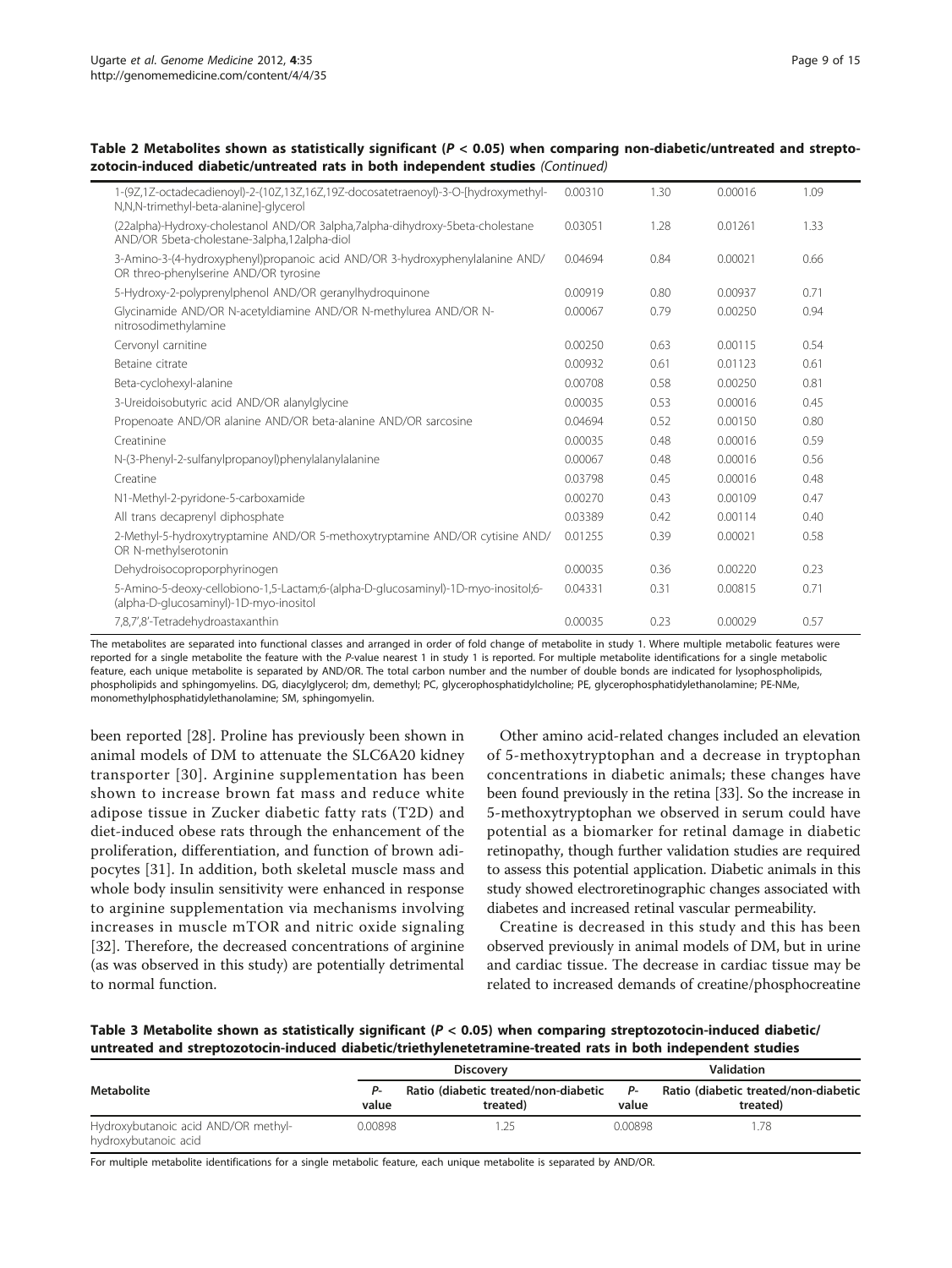for energy production through rapid re-synthesis of ATP from ADP in muscle and tissue with high energy demands (for example, cardiac tissue).

Bile acids have an important role to play in regulation of lipid, glucose and energy metabolism through the farnesoid  $\times$  receptor and the facilitation of postprandial nutrient absorption by the gut [[34](#page-14-0)]. Our study shows similarities to previous studies highlighting an increased bile acid pool in STZ-induced diabetic rats and other animal models [[35](#page-14-0)]. The sequestering of bile acids can reduce plasma glucose concentrations in diabetic mice [[36\]](#page-14-0) so the potential use of bile acid-sequestering drugs in DM is being investigated [\[37\]](#page-14-0). Changes in bile acids may also impact on gut microflora-derived metabolites in this study (for example, indolepyruvate and methylindolepyruvate), as has been observed by Connor and colleagues [[13](#page-13-0)].

Changes in other lipid species were also observed. Multiple fatty acids were observed to change, with seven long-chain fatty acids present at higher concentrations in diabetic rats. These changes indicate either an impairment of adipose tissue storage of circulating fatty acids and inhibition of hepatic fatty acid esterification or an alteration to the uptake and utilization of fatty acids via fatty acid beta-oxidation in mitochondria. Both arise from insulin insensitivity causing increased concentrations of non-esterified fatty acids in plasma and ultimately increased beta-oxidation of fatty acids in liver and skeletal muscle mitochondria producing short chain fatty acids and ketone bodies. Increased ketone bodies were observed in this study consistent with insulin deficiency in diabetic animals. Free fatty acids have been shown to cause insulin resistance in many tissues, including cardiac and skeletal muscle [\[38](#page-14-0)].

Glycerophospholipids showed both increases and decreases in their concentrations in diabetic rats in this study, implicating changes in cellular membranes and lipoproteins in blood. Here, many lysoglycerophosphocholines (lysoPCs) were decreased in diabetic rats, which indicate a perturbation in the equilibrium between lysoPC production (for example, via phospholipase A2 activity) and lysoPC acetylation (for example, by acetyltransferase enzymes). Although increases in lysoPC concentrations, which are pro-inflammatory mediators, accompany inflammatory responses in DM (for example, with islet autoimmunity in T1D [\[3\]](#page-13-0)), here we found that serum levels of these pro-inflammatory mediators were decreased. Similar decreases have been observed previously and were related to a shift from lysoPC degradation to glycerophosphocholine production [\[39\]](#page-14-0).

Sphingolipids were also observed to change and may be related to signaling and plasma membrane changes. Dysfunctional sphingolipid metabolism has been suggested to contribute to metabolic stress in DM and to the pathogenesis of diabetic retinopathy [[40,41](#page-14-0)]. In many of the lipid changes observed there is no direct link between carbon number or degree of saturation and whether these were increased or decreased in STZ-induced diabetic animals.

# Changes in the serum metabolome related to molecular mechanisms of the response to TETA treatment

The second objective of this research was to identify metabolites, classes of metabolites and/or metabolic pathways that are perturbed in DM and return to a pre-diabetes state following treatment with TETA. Some of the already known mechanisms of action and effects of TETA (for a review, see [[42](#page-14-0)]) include: (i) increased urinary copper excretion, (ii) decreased intestinal copper absorption, (iii) telomerase inhibition, (iv) suppression of angiogenic mediators (that is, vascular endothelial growth factor-1, fibroblast growth factor-1, IL-1, IL-6, IL-8 and NF $\kappa$ B), (v) activation of the p38 mitogen-activated protein kinase pathway, (vi) reduced over-expression of Cu/Zn superoxide dismutase, (vii) reversed activation of transforming growth factor-beta and fibrosis in diabetes-induced nephropathy, and (viii) suppressed carbonyl stress in lenses of diabetic rats. However, TETA is likely to have additional mechanisms of action and the objective was to identify other TETA-related changes in the diabetic rats by applying metabolomic technologies.

Multivariate PCA analysis showed no clear indication of metabolic differences between STZ-induced diabetic/ TETA-treated and STZ-induced diabetic/untreated rats in study 1 or study 2. Univariate analysis showed one metabolic feature whose relative concentration change was shown to be statistically significant in both study 1 and study 2, putatively identified as hydroxybutanoate and/or methyl-hydroxybutanoic acid. This change most likely relates to the formation of ketone bodies, which is well known in DM.

To further investigate any potential changes in the serum metabolic profile of STZ-induced diabetic rats in the presence or absence of treatment with TETA, pairwise correlation analysis was performed. Correlation analysis was chosen to investigate the complex interaction and regulatory mechanisms of biochemicals (metabolites, proteins, mRNA and genes) in mammalian systems. Metabolites are directly or indirectly correlated to other metabolites in metabolic networks and other direct or indirect correlations between metabolites and other biochemicals are central to the regulation of biological systems. Differences between pairwise correlations were detected without statistically significant changes in the concentrations of correlated metabolites. Therefore, the investigation of these complex correlation networks can provide further inferences about the effect of TETA treatment.

Study 2 was chosen as the sample sizes for all four groups were higher than for study 1 where two groups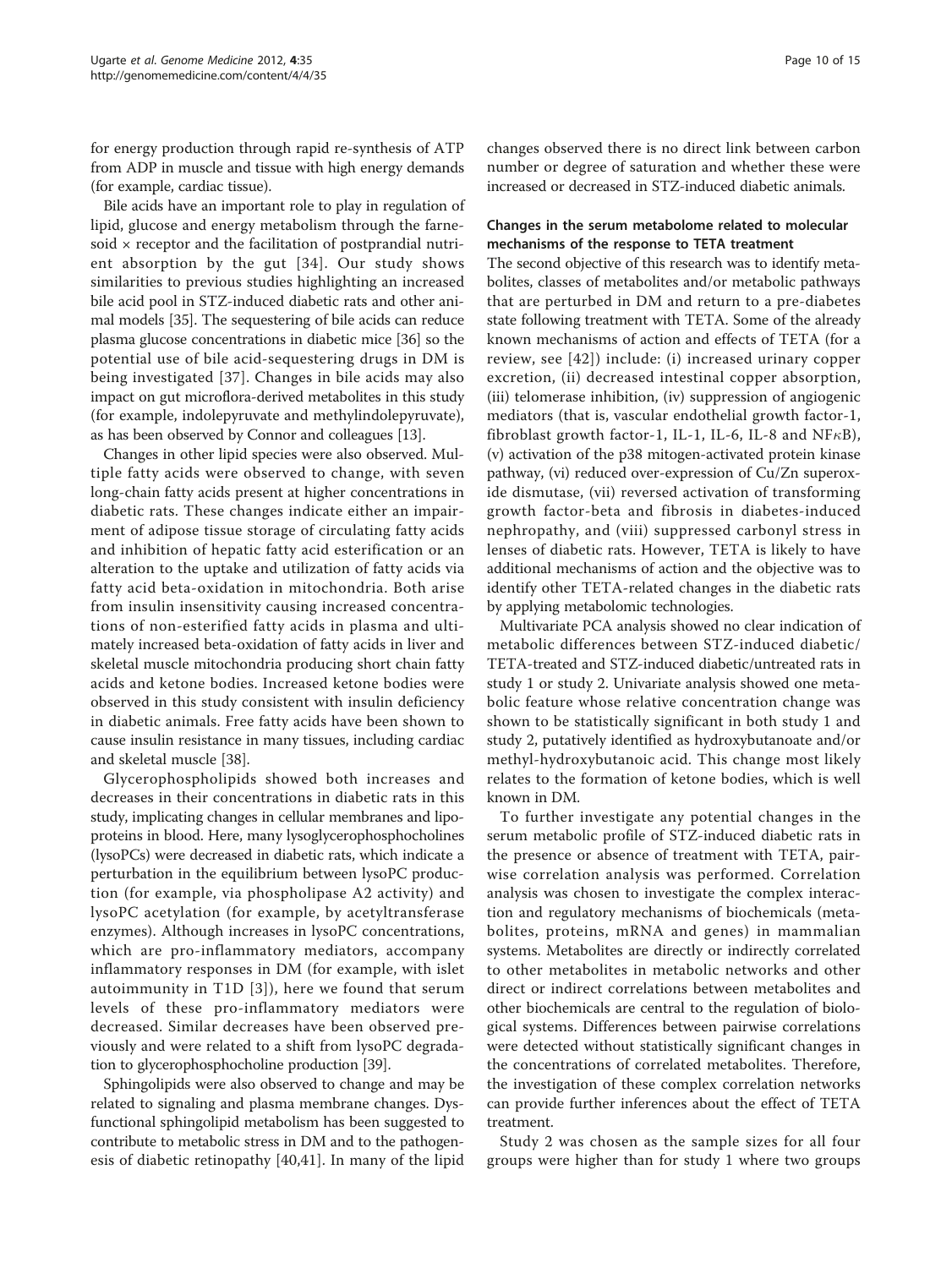had only six rats at the end of the study because of death of rats during the study. There were 6,514 245 and 1,965 153 pairwise comparisons in positive and negative ion modes relating to 3,610 and 1,983 metabolic features, respectively. Metabolic features were filtered to provide only those features that show: (a) a high positive or negative pairwise correlation for nondiabetic/untreated rats; (b) a loss of this correlation or a switch from a high positive correlation to/from a high negative correlation for STZ-induced diabetic/untreated rats (that is, a correlation coefficient change >0.5); and (c) a return to a high positive or negative correlation in the STZ-induced diabetic/TETA-treated rats. We found that 30,784 and 4,040 metabolic features showed this pattern in positive and negative ion modes, respectively. To filter the data further, only metabolic features exhibiting this correlation pattern with ten or more different metabolites were investigated further. This provided 857 and 77 metabolic features in positive and negative ion modes, respectively, and related to 506 uniquely identified metabolites. These metabolites are listed in Additional file [1](#page-12-0). Of specific interest are multiply charged species, fatty acids and related metabolites, glycerophospholipids, sphingolipids, vitamin D metabolites, sterol metabolites and bile acids.

Specific classes of metabolites were observed as potentially important in defining metabolic changes related to TETA treatment of STZ-induced diabetic rats. Of the unique metabolic features, 337 of 506 (66.7%) were definitively assigned as multiple charged species (predominantly doubly and triply charged species) by the isotopic pattern observed for these metabolic features. Of these 337, 336 species were detected in positive ion mode. These species could be peptides, doubly charged metabolites of TETA (as TETA is a polyamine) or charged non-covalent associations composed of metabolite and Cu (II) with a charge state of +2 (defined as adduct ions). The charge state of some metabolites detected in our study may be influenced by the presence of metal ions (for example,  $Cu<sup>+</sup>$  and  $Cu<sup>2</sup>$ + ). Further investigations of these metabolic features showed that the mass difference between isotopic peaks does not relate to expected mass differences that would be observed for charged non-covalent associations composed of metabolite and Cu (II) with a charge state of +2. The mass differences observed did relate to expected mass isotopic differences between  ${}^{12}$ C and  ${}^{13}$ C for doubly and triply charged organic species. These are most probably peptides in view of the hundreds of different features detected (it would not be expected that there would be hundreds of TETA metabolites present at high concentrations), though the absence of TETA metabolites cannot be proven without further targeted studies. It should be noted that 28% of all detected metabolic features in positive ion mode were allocated a multiply charged assignment that is significantly greater than observed in previous animal- or human-based studies in Manchester. This is observed across all four groups and therefore is not a direct result of disease or TETA treatment. However, greater than 20 multiply-charged species were statistically significant between non-diabetic/untreated and STZinduced diabetic/untreated rats. These results highlight that the methods applied in this discovery study have the potential to identify non-metabolic changes and strengthen the applicability of the method. The changes in the correlation network of peptides are most likely related to changes in proteolysis (or protein catabolism) activity in the diabetic state and then following TETA treatment. Increased proteolysis in insulin resistance and DM has been reported, most likely from the removal of the anticatabolic effect of insulin [\[43,44\]](#page-14-0). There is increased oxidative stress in diabetes and this leads to tissue degeneration and proteolysis. For example, oxidative stress in the retina results in the activation of caspase-3 and apoptosis of endothelial cells and pericytes [\[45\]](#page-14-0), and inhibition of caspase-1/IL-1beta signaling prevents degeneration of retinal capillaries in DM [[46](#page-14-0)]. Copper chelation will lead to reduced oxidative stress and could prevent caspase activation.

Reversible changes were observed in a number of lipid classes and links between elevated cellular copper levels and lipid metabolism have been reported [[47](#page-14-0)]. These include down-regulation of cholesterol and steroid biosynthesis pathways and fatty acid metabolism. In this study, changes were observed in fatty acid metabolism and sterol metabolism leading to cholesterol and bile acid biosynthesis. Nineteen fatty acids and related metabolites showed changes in this study and included prostaglandins, hydroxyl fatty acids and five fatty acid amines or amides. These TETA-induced changes may be due to decreased oxidative stress. Differences in fatty acid amides may be linked to fatty acid amide hydrolase (FAAH) as polymorphisms of FAAH genes have been linked to obesity and insulin resistance [\[48\]](#page-14-0) and endocannabinoid system-related genes (of which FAAH is one) have been shown to be effected by insulin dysregulation in adipose tissue [[49](#page-14-0)]. Thirty-seven glycerophospholipids showed changes in this study. A wide range of different glycerophospholipids showed changes, including glycerophosphocholines, glycerophosphoethanolamines, glycerophosphoglycerols, glycerophosphoinositols, glycerophosphoserines, phosphatidate and glycerophosphocholine. These findings indicate a wide-ranging change in glycerophospholipid metabolism related to either cellular membranes or lipoproteins. It has been shown that copper-induced oxidation of lipoproteins affects structure [[50](#page-14-0)] and fatty acid composition [[51](#page-14-0)]. The equilibrium between phospholipase activity and reacylation activity in DM was discussed in the previous section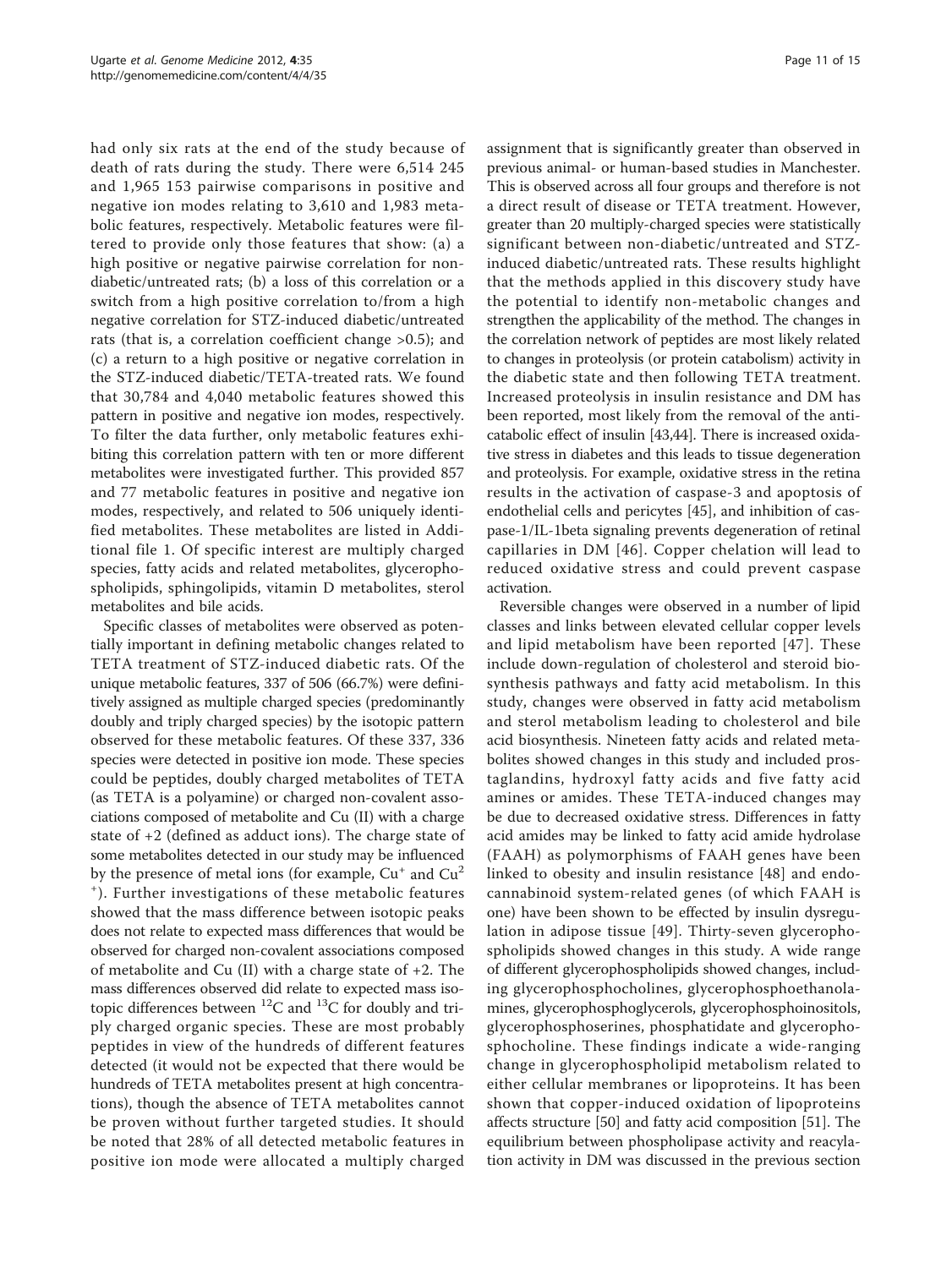and the changes in several lysoPCs indicate a reversal to higher lysoPC content following treatment. Six sphingolipids show changes, including two sphingomyelins and sphingosine-1-phosphate (S1P). Sphingolipids are important bioactive molecules in signaling pathways involved in apoptosis, proliferation, survival and angiogenesis. These can also regulate oxidant activity. S1P plays an important role in signaling in many disease, including DM [[52](#page-14-0)], and has been shown to regulate beta cell apoptosis [[53\]](#page-14-0). Changes in S1P have been associated with diabetic complications [[54](#page-14-0)], including in kidney nephropathy [[55](#page-14-0)] and the role of oxidative stress in diabetic skeletal muscle [\[56\]](#page-14-0), and has been shown as a potential biomarker of T1D [[40\]](#page-14-0). These results show that even though clear changes in the concentration of individual metabolites or peptides are not observed in this study, the interactions between metabolites or other biochemical species can be studied (and changes observed) when studying correlation networks of metabolites. This type of analysis provides evidence of metabolism-related changes and changes in proteolysis as a result of TETA-treatment.

# Conclusions

STZ-induced diabetic rats have shown several metabolic changes that have been previously observed and some novel changes that require further investigation. The STZ-induced diabetic rat is an appropriate model system to investigate metabolic changes associated with DM and observed in other animal models of DM, as well as humans. The application of two independent biological studies has highlighted the prevalence of false discovery in these types of studies; many statistically significant changes were observed in only one of two studies, suggesting that they may be false positives. Finally, the metabolic changes associated with TETA treatment have shown that a range of biological mechanisms are implicated and potentially resolved after TETA treatment in diabetic rats, in particular including findings consistent with suppression of proteolysis.

# Materials and methods

All chemicals and reagents applied were of analytical reagent grade or higher.

#### Animals and plasma collection

All animal experiments were conducted in accordance with the UK Home Office regulations for the care and use of laboratory animals, the UK Animals (Scientific Procedures) Act (1986), and the ARVO Statement for the Use of Animals in Ophthalmic and Vision Research. Wistar adult male rats were included in the study and were fed with standard laboratory chow and kept in a 12:12 h light:dark cycle. Two independent replicate studies were performed to reduce the probability of reporting false positive observations. The replicate animal and metabolomic studies were separated in time. Animal study 1 was performed from July to October 2009 and study 2 from February to April 2010. For each study, the STZ-induced diabetic group ( $n = 20$ ) consisted of age-matched animals that received an intraperitoneal injection of STZ (55 mg/kg; Sigma Aldrich, Gillingham, UK) and showed blood glucose levels of ≥30 mmol/L on two consecutive measurements 3 and 6 days after the injection. Assessment of the glycemic state of the animals was carried out by measuring blood glucose concentrations. This method can be easily applied by collecting a small amount of venous blood and is known to correlate well with serum levels of fructosamine and glycosylated haemoglobin. Given that only a small blood sample is required, it alleviates the stress associated with the serial blood sampling required for a glucose tolerance test. Non-diabetic animals  $(n = 20)$ were age matched and received an intraperitoneal injection of Na citrate buffer. Ten animals from each group (STZ-induced diabetic and non-diabetic) were treated with oral TETA (20 mg/kg/day; Sigma Aldrich) by gavage from the day after STZ injection until the day before they were sacrificed. Animals were housed in collective cages (maximum of four per cage) and had free access to water and food. Twelve weeks after STZ administration, blood samples were collected from the tail vein in non-fasting animals into 2 ml tubes (Greiner Bio-One Ltd, Stonehouse, UK), placed on ice and subsequently centrifuged at 2,400g at 4°C. Serum was separated into 200 μl sub-aliquots and stored at -80°C until analysis. All blood samples were taken between 8:00 and 8:30 am for each individual animal included in each study. The time between blood collection and storage was less than 1 hour for all samples.

#### Metabolomics

#### Sample preparation

Samples were randomized before sample preparation. Serum samples were thawed on ice, deproteinized and the sample extract lyophilized in a similar approach as previously described [[57](#page-14-0)]. This process involved addition of 240 μl of methanol to 80 μl of serum in a 2 ml Eppendorf tube followed by vortex mixing (15 seconds) and centrifugation (15 minutes, 13,685g). The supernatant was transferred to a separate 2 ml Eppendorf tube and was dried (HETO VR MAXI vacuum centrifuge attached to a Thermo Svart RVT 4104 refrigerated vapor trap; Thermo Life Sciences, Basingstoke, UK). Samples were stored at 4°C until analysis. A pooled QC sample was prepared by the pooling of 30 μl aliquots from each sample and vortex mixing (60 seconds). 80 μl aliquots of the pooled QC sample were deproteinized and lyophilized as described above. Samples collected in animal study 1 and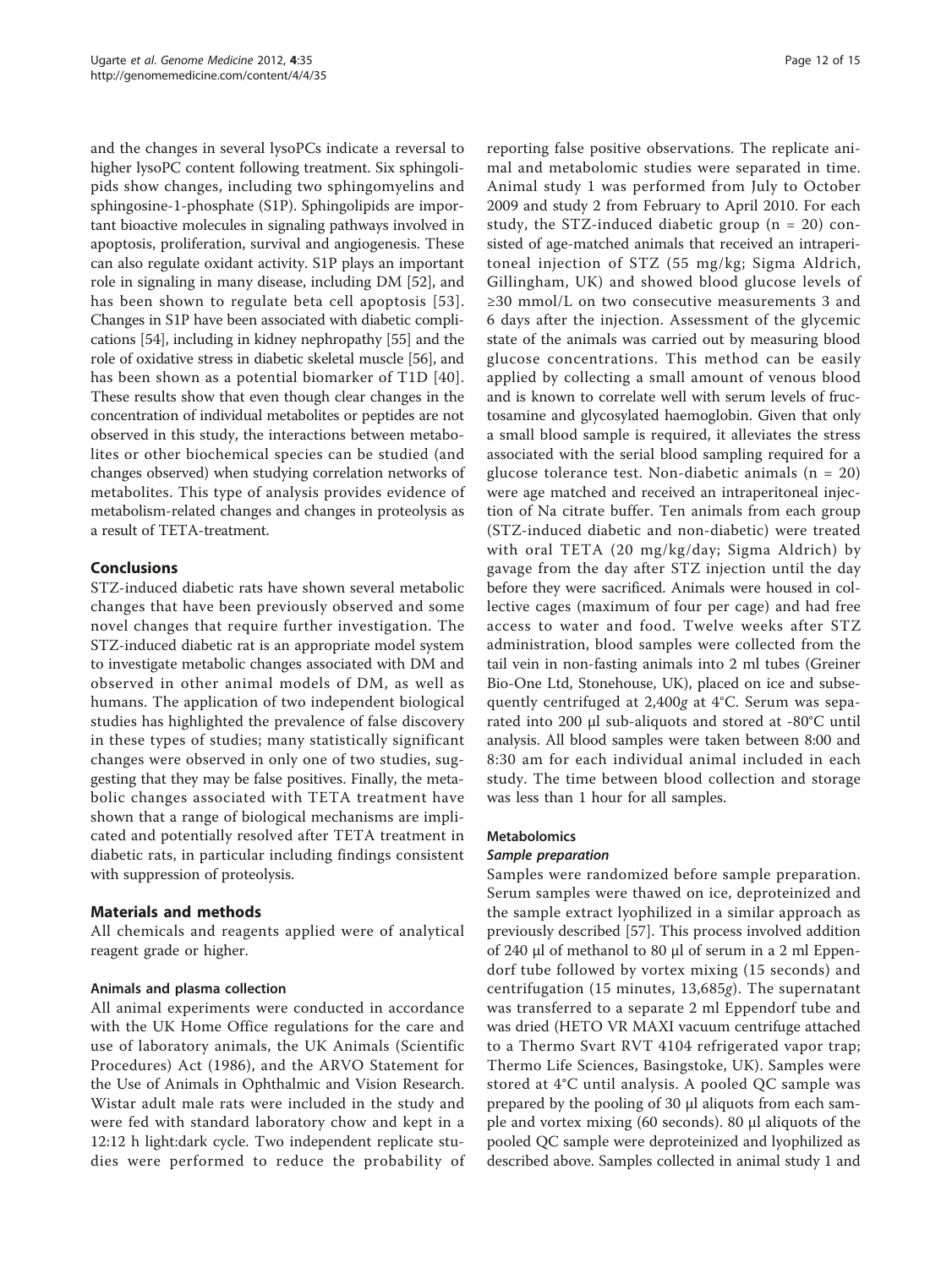<span id="page-12-0"></span>animal study 2 were prepared and analyzed in November 2009 and May 2010, respectively.

### UPLC-MS analysis

Rat serum extracts and QC samples were analyzed applying an Acquity UPLC system (Waters, Elstree, UK) coupled to an electrospray hybrid LTQ-Orbitrap XL mass spectrometer (ThermoFisher Scientific, Bremen, Germany). All samples were analyzed separately in positive and negative ion modes. The UPLC and MS methods applied have been described previously [[57](#page-14-0)]. QC samples were analyzed for the first ten injections and then every fifth injection. The final two injections were also a QC sample.

#### Data processing and data analysis

Raw data files (.RAW) were converted to the NetCDF format using the File converter program in XCalibur (ThermoFisher Scientific). Deconvolution of the NetCDF format files were performed using the XCMS software, an open-source deconvolution program available for LC-MS data as described previously [\[58\]](#page-14-0) and each detected metabolic feature was normalized to the QC sample using quality control-robust loess signal correction (QC-RLSC) [[57](#page-14-0)]. Quality assurance (QA) was subsequently performed and only metabolic features that were detected in greater than 60% of all QC samples (from injection 8) and with a relative standard deviation for measured peak areas of <20% were retained for data analysis [[57\]](#page-14-0). All other metabolic features were removed from the dataset and ignored in subsequent data analysis.

All univariate and multivariate analyses were carried out using the Matlab<sup>®</sup> scripting language [[59\]](#page-14-0) and exploratory multivariate analysis was performed using PCA. PCA was performed on data normalized to zero mean and unit variance and the first three PCs were investigated visually.

Univariate analysis was performed using the Mann-Whitney U test, a non-parametric method for assessing whether two independent samples of observations come from the same distribution. No assumption is made of a normal distribution and the test is identical to a one-way analysis of variance (ANOVA) with the data replaced by their ranks. For multivariate analysis all missing values were annotated as 0 and in univariate analysis annotated as 'NaN'. All analyses were performed on data from both ion modes separately but the results have been combined post-data analysis to allow biological interpretation.

#### Pairwise correlation analysis

Pairwise metabolite correlations were calculated for data acquired in study 2 separately for the four different groups (STZ-induced diabetic/TETA-treated, STZinduced diabetic/untreated, non-diabetic/TETA-treated and non-diabetic/untreated) using the non-parametric Spearman rank correlation method and by applying the bootstrapping method ( $n = 100$ ). Final results only included comparisons where there were a minimum of 6 versus 6 pair-wise peak correlations. All missing values were annotated 'NaN'. Changes in the correlation network were then calculated by comparison of data from (a) non-diabetic/untreated, (b) STZ-induced diabetic/ untreated and (c) STZ-induced diabetic/TETA-treated groups. Metabolic features with a high correlation (greater than  $+0.5$  or less than  $-0.5$ ) in non-diabetic/ untreated and STZ-induced diabetic/TETA-treated rats but with a loss of the correlation coefficient (correlation coefficient change >0.5) in STZ-induced diabetic/ untreated rats were retained as biologically important in relation to TETA-treatment of STZ-induced DM. Only metabolic features exhibiting this correlation pattern with ten or more different metabolites were investigated further.

#### Metabolite identification

Metabolic features, characterized by a unique accurate mass and retention time, were putatively annotated according to level 2 the Metabolomics Standards Initiative guidelines [\[60\]](#page-14-0) applying the PUTMEDID-LCMS identification workflow operating in Taverna [[61](#page-14-0)]. For putatively annotated metabolic features, the accurate mass for each peak was assigned a single or multiple molecular formula matching in mass to the experimentally determined mass with a mass error less than  $\pm 5$ ppm. Features were subsequently matched to specific metabolites by matching of the molecular formula to metabolites present in the Manchester Metabolomics Database [[62\]](#page-14-0). Further filtering of data, based on expected retention time ranges, was performed. It has been shown that a single metabolite can be detected as multiple metabolic features, each with the same retention time but different accurate mass [[62](#page-14-0)]. Therefore, data analysis can define multiple features of a single metabolite as statistically significant. Also, isomers are detected with the same accurate mass and retention time, and therefore cannot be differentiated and all isomers are reported.

#### Additional material

[Additional file 1: F](http://www.biomedcentral.com/content/supplementary/gmAA-S1.???)ile describing all uniquely identified metabolites showing changes in pairwise correlation coefficients between nondiabetic/untreated and STZ-induced diabetic/untreated rats and changes in pairwise correlation coefficients between STZ-induced diabetic/TETA-treated and STZ-induced diabetic/untreated rats.

#### Abbreviations

DM: diabetes mellitus; FAAH: fatty acid amide hydrolase; IL: interleukin; lysoPC: lysoglycerophosphocholine; mTOR: mammalian target of rapamycin; NF: nuclear factor; PCA: principal components analysis; QC: quality control; S1P: sphingosine-1-phosphate; STZ: streptozotocin; T1D: type 1 diabetes; T2D: type 2 diabetes; TETA: triethylenetetramine; UPLC-MS: ultra performance liquid chromatography-mass spectrometry.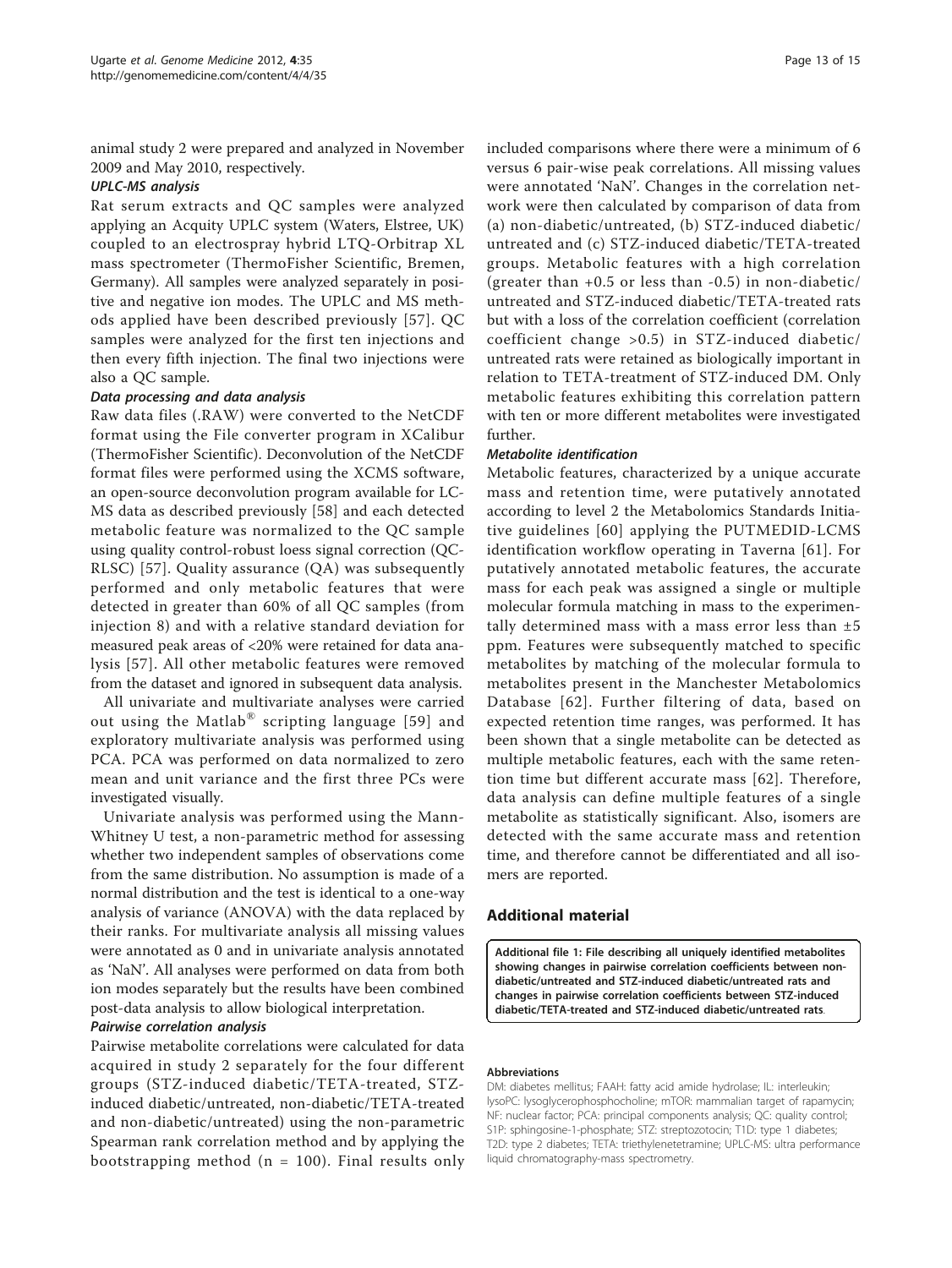#### <span id="page-13-0"></span>Acknowledgements

This work was supported by Manchester NIHR Biomedical Research Centre, Fight for Sight and the BBSRC through their support of the Manchester Centre for Integrative Systems Biology (BBC0082191).

#### Author details

<sup>1</sup>School of Biomedicine and Manchester NIHR Biomedical Research Centre, AV Hill Building, The University of Manchester, Oxford Road, Manchester, M13 9PL, UK. <sup>2</sup>Centre for Advanced Discovery and Experimental Therapeutics, School of Biomedicine, University of Manchester and Manchester Academic Health Sciences Centre, Central Manchester NHS Foundation Trust, York Place, Oxford Road, Manchester, M13 9WL, UK. <sup>3</sup>Maurice Wilkins Centre for Molecular Biodiscovery, School of Biological Sciences, Thomas Building, The University of Auckland, Private Bag 92019, Auckland Mail Centre, Auckland 1142, New Zealand. <sup>4</sup>Department of Pharmacology, University of Oxford, Mansfield Road, Oxford, OX1 3QT, UK. 5 Manchester Centre for Integrative Systems Biology and School of Chemistry, Manchester Interdisciplinary Biocentre, University of Manchester, 131 Princess Street, Manchester, M1 7DN, UK.

#### Authors' contributions

MU and GC jointly conceived the study, jointly performed the experimental design, performed the animal study, jointly analyzed and interpreted the data and jointly prepared the manuscript. MB jointly performed the experimental design and jointly analyzed and interpreted the data. KAH jointly analyzed and interpreted the data. PB jointly conceived the study, jointly performed the experimental design, jointly analyzed and interpreted the data and jointly prepared the manuscript. WBD jointly performed the experimental design, performed the metabolomic study, analyzed and interpreted the data and prepared the manuscript. All authors have read and approved the manuscript for publication.

#### Competing interests

GJC declares a potential conflict of interest, a non-financial relationship with PhiERA Limited, Auckland, New Zealand. All other authors have no competing interests.

#### Received: 21 January 2012 Revised: 29 March 2012 Accepted: 30 April 2012 Published: 30 April 2012

#### References

- King H, Aubert RE, Herman WH: Global burden of diabetes, 1995-2025: prevalence, numerical estimates, and projections. Diabetes Care 1998, 21:1414-1431.
- 2. Boyle JP, Honeycutt AA, Narayan KM, Hoerger TJ, Geiss LS, Chen H, Thompson TJ: Projection of diabetes burden through 2050: impact of changing demography and disease prevalence in the U.S. Diabetes Care 2001, 24:1936-1940.
- 3. Oresic M, Simell S, Sysi-Aho M, Nanto-Salonen K, Seppanen-Laakso T, Parikka V, Katajamaa M, Hekkala A, Mattila I, Keskinen P, Yetukuri L, Reinikainen A, Lahde J, Suortti T, Hakalax J, Simell T, Hyoty H, Veijola R, Ilonen J, Lahesmaa R, Knip M, Simell O: Dysregulation of lipid and amino acid metabolism precedes islet autoimmunity in children who later progress to type 1 diabetes. J Exp Med 2008, 205:2975-2984.
- Trevisan R, Nosadini R, Avogaro A, Lippe G, Duner E, Fioretto P, Deana R, Tessari P, Tiengo A, Velussi M, Cernigoi A, Del Prato S, Crepaldi G: Type I diabetes is characterized by insulin resistance not only with regard to glucose, but also to lipid and amino acid metabolism. J Clin Endocrinol Metab 1986, 62:1155-1162.
- 5. Wang TJ, Larson MG, Vasan RS, Cheng S, Rhee EP, McCabe E, Lewis GD, Fox CS, Jacques PF, Fernandez C, O'Donnell CJ, Carr SA, Mootha VK, Florez JC, Souza A, Melander O, Clish CB, Gerszten RE: Metabolite profiles and the risk of developing diabetes. Nat Med 2011, 17:448-453.
- Cahill GF Jr: Insulin, diabetes and adipose tissue. A brief review. J Mich State Med Soc 1960, 59:1513-1518.
- 7. Li S, Shin HJ, Ding EL, van Dam RM: Adiponectin levels and risk of type 2 diabetes: a systematic review and meta-analysis. JAMA 2009, 302:179-188.
- 8. Verrijn Stuart AA, Schipper HS, Tasdelen I, Egan DA, Prakken BJ, Kalkhoven E, de Jager W: Altered plasma adipokine levels and in vitro adipocyte differentiation in pediatric type 1 diabetes. J Clin Endocrinol Metab 2012, 97:463-472.
- 9. Cooper GJ, Chan YK, Dissanayake AM, Leahy FE, Keogh GF, Frampton CM, Gamble GD, Brunton DH, Baker JR, Poppitt SD: Demonstration of a hyperglycemia-driven pathogenic abnormality of copper homeostasis in diabetes and its reversibility by selective chelation: quantitative comparisons between the biology of copper and eight other nutritionally essential elements in normal and diabetic individuals. Diabetes 2005, 54:1468-1476.
- 10. Dunn WB, Broadhurst DI, Atherton HJ, Goodacre R, Griffin JL: Systems level studies of mammalian metabolomes: the roles of mass spectrometry and nuclear magnetic resonance spectroscopy. Chem Soc Rev 2011, 40:387-426.
- 11. Dunn WB, Goodacre R, Neyses L, Mamas M: Integration of metabolomics in heart disease and diabetes research: current achievements and future outlook. Bioanalysis 2011, 3:2205-2222.
- 12. Gika HG, Theodoridis G, Extance J, Edge AM, Wilson ID: High temperatureultra performance liquid chromatography-mass spectrometry for the metabonomic analysis of Zucker rat urine. J Chromatogr B Analyt Technol Biomed Life Sci 2008, 871:279-287.
- 13. Connor SC, Hansen MK, Corner A, Smith RF, Ryan TE: Integration of metabolomics and transcriptomics data to aid biomarker discovery in type 2 diabetes. Mol Biosyst 2010, 6:909-921.
- 14. Katyare SS, Satav JG: Effect of streptozotocin-induced diabetes on oxidative energy metabolism in rat kidney mitochondria. A comparative study of early and late effects. Diabetes Obes Metab 2005, 7:555-562.
- 15. Blachnio-Zabielska A, Zabielski P, Baranowski M, Gorski J: Effects of streptozotocin-induced diabetes and elevation of plasma FFA on ceramide metabolism in rat skeletal muscle. Horm Metab Res 2009, 42:1-7.
- 16. Srinivasan K, Ramarao P: Animal models in type 2 diabetes research: an overview. Indian J Med Res 2007, 125:451-472.
- 17. Zhang F, Ye C, Li G, Ding W, Zhou W, Zhu H, Chen G, Luo T, Guang M, Liu Y, Zhang D, Zheng S, Yang J, Gu Y, Xie X, Luo M: The rat model of type 2 diabetic mellitus and its glycometabolism characters. Exp Anim 2003, 52:401-407.
- 18. Cooper GJ: Therapeutic potential of copper chelation with triethylenetetramine in managing diabetes mellitus and Alzheimer's disease. Drugs 2011, 71:1281-1320.
- 19. Lau AL, Failla ML: Urinary excretion of zinc, copper and iron in the streptozotocin-diabetic rat. J Nutr 1984, 114:224-233.
- 20. Cooper GJ, Phillips AR, Choong SY, Leonard BL, Crossman DJ, Brunton DH, Saafi L, Dissanayake AM, Cowan BR, Young AA, Occleshaw CJ, Chan YK, Leahy FE, Keogh GF, Gamble GD, Allen GR, Pope AJ, Boyd PD, Poppitt SD, Borg TK, Doughty RN, Baker JR: Regeneration of the heart in diabetes by selective copper chelation. Diabetes 2004, 53:2501-2508.
- 21. Cooper GJ, Young AA, Gamble GD, Occleshaw CJ, Dissanayake AM, Cowan BR, Brunton DH, Baker JR, Phillips AR, Frampton CM, Poppitt SD, Doughty RN: A copper(II)-selective chelator ameliorates left-ventricular hypertrophy in type 2 diabetic patients: a randomised placebocontrolled study. Diabetologia 2009, 52:715-722.
- 22. Gong D, Lu J, Chen X, Reddy S, Crossman DJ, Glyn-Jones S, Choong YS, Kennedy J, Barry B, Zhang S, Chan YK, Ruggiero K, Phillips AR, Cooper GJ: A copper(II)-selective chelator ameliorates diabetes-evoked renal fibrosis and albuminuria, and suppresses pathogenic TGF-beta activation in the kidneys of rats used as a model of diabetes. Diabetologia 2008, 51:1741-1751.
- 23. Yoshii J, Yoshiji H, Kuriyama S, Ikenaka Y, Noguchi R, Okuda H, Tsujinoue H, Nakatani T, Kishida H, Nakae D, Gomez DE, De Lorenzo MS, Tejera AM, Fukui H: The copper-chelating agent, trientine, suppresses tumor development and angiogenesis in the murine hepatocellular carcinoma cells. Int J Cancer 2001, 94:768-773.
- 24. Mochida T, Tanaka T, Shiraki Y, Tajiri H, Matsumoto S, Shimbo K, Ando T, Nakamura K, Okamoto M, Endo F: Time-dependent changes in the plasma amino acid concentration in diabetes mellitus. Mol Genet Metab 2011, 103:406-409.
- 25. Gerszten RE, Wang TJ: Two roads diverge: weight loss interventions and circulating amino acids. Sci Transl Med 2011, 3:80ps15.
- 26. Ashrafian H, Athanasiou T, Li JV, Bueter M, Ahmed K, Nagpal K, Holmes E, Darzi A, Bloom SR: Diabetes resolution and hyperinsulinaemia after metabolic Roux-en-Y gastric bypass. Obes Rev 2011, 12:e257-272.
- 27. Shaham O, Wei R, Wang TJ, Ricciardi C, Lewis GD, Vasan RS, Carr SA, Thadhani R, Gerszten RE, Mootha VK: Metabolic profiling of the human